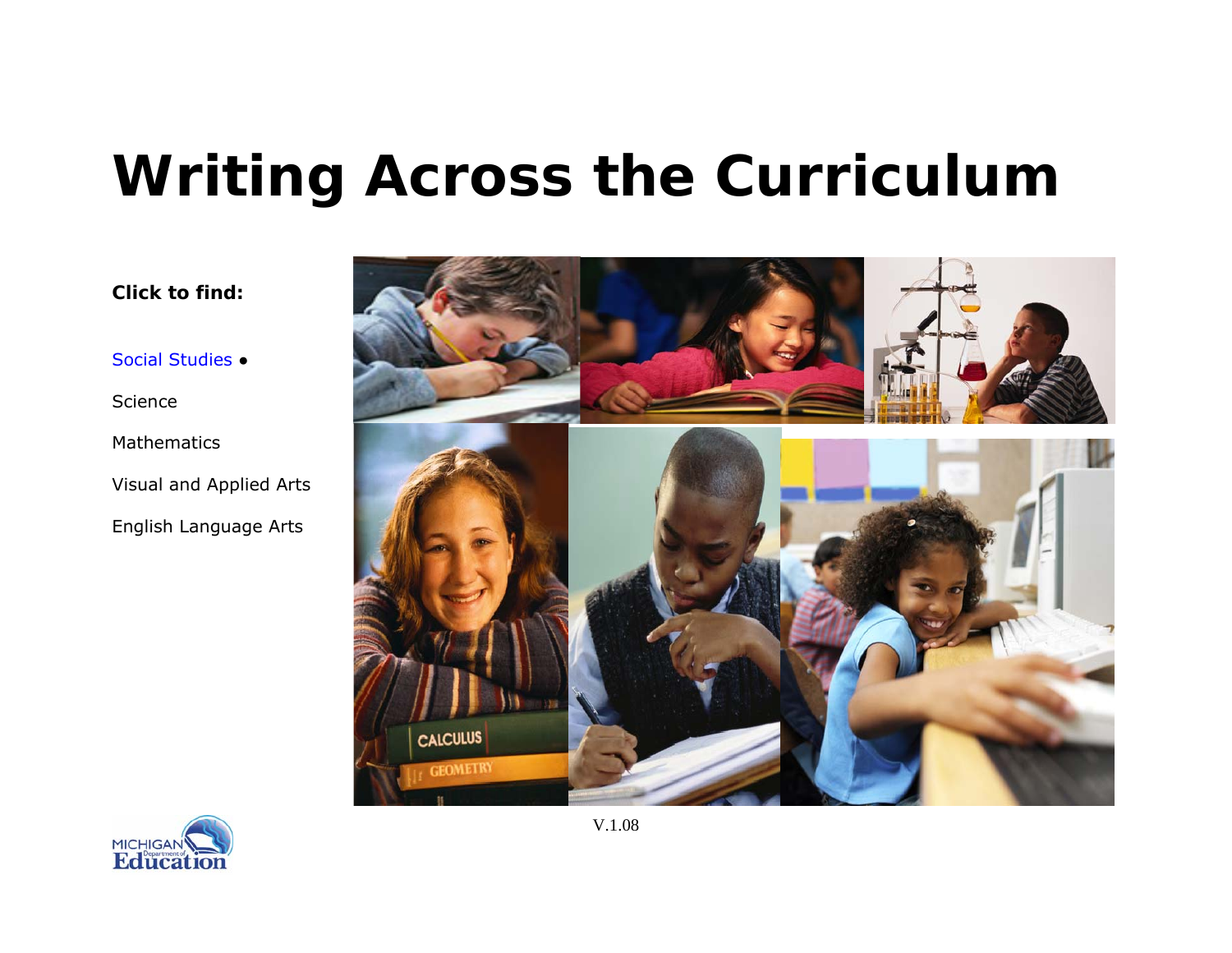# **Introduction: Writing Across the Curriculum**

#### What is it?

Teachers across the disciplines use writing-to-learn and writing-todemonstrateknowledge

to enhance the learning of students in all disciplines.

# **Basic Principles of Writing Across the Curriculum (WAC)**

In response to the need of students to learn content using a variety of strategies and their need to practice writing in a variety of contexts, many teachers have adopted the strategies associated with WAC. The following principles underlie WAC:

- Writing promotes learning,
- Integration of writing and the writing process promotes student participation, a diversity of student voices, and engage students as critical thinkers while promoting their texts as important resources and thinking tools,
- Effective writing instruction integrates disciplines,
- Opportunities to write in every class develops good writers,
- Using writing as part of instruction can be used in every classroom,
- Only by practicing the thinking and writing conventions of an academic discipline will students begin to communicate effectively within that discipline.

### **What's In It For Teachers and Students?**

Including writing in instruction has short and long-term benefits. In the short term, students and their teachers are better able to appraise how well they grasp information and where deeper elaboration of key concepts is needed. Students are able to take small pieces of content and analyze it for patterns and connections. In the long run, students who use writing as a technique to learn content have their skills as thinkers developed. Organization, summary, and analysis of content become easier for students, producing richer understandings. Students become more practiced at using writing to communicate their learning and thinking.

Writing is used to initiate discussion, reinforce content, and model the method of inquiry common to the field. Writing can help students discover new knowledge—to sort through previous understandings, draw connections, and uncover new ideas as they write.

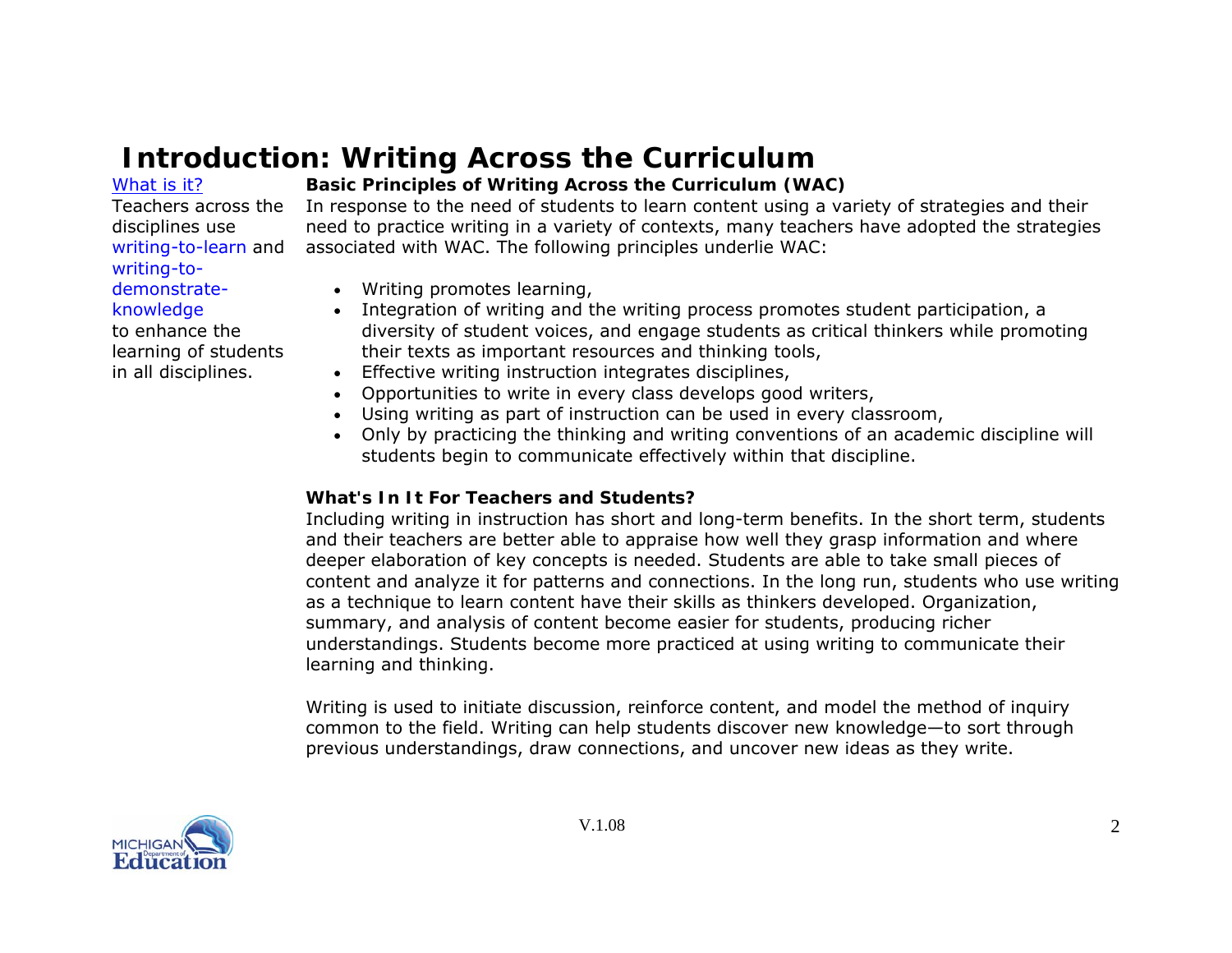Writing-to-Learn activities encourage the kind of reflection on learning that improves students' metacognitive skills. The key to effectively using writing activities in every subject lies in matching the right activity to the learning situation. As you select writing strategies, ask yourself, "How well suited is this task for the objective the students are learning?" "Does this strategy fit my students' abilities and needs?" "Will this strategy complement the way my students will be assessed on the content later?"

Assigned writing in all classes and courses helps students keep their writing skills sharp. Students become better readers, thinkers, and learners in a discipline by processing their ideas through writing. Writing assigned across the curriculum also helps students prepare for the day-in and day-out communicative tasks they'll face on the job, no matter what the job is. Equally important, students need to learn how writing is used within a discipline. Utilizing many different kinds of writing assignments gives students practice with a variety of disciplinary forms and conventions.

So why assign writing in your classes? Students will learn more content and will leave your classroom better prepared to face thinking and communication challenges:

- To communicate information,
- To clarify thinking,
- To learn new concepts and information,

To engage in types of writing practice that will enhance students' future academic and work opportunities.

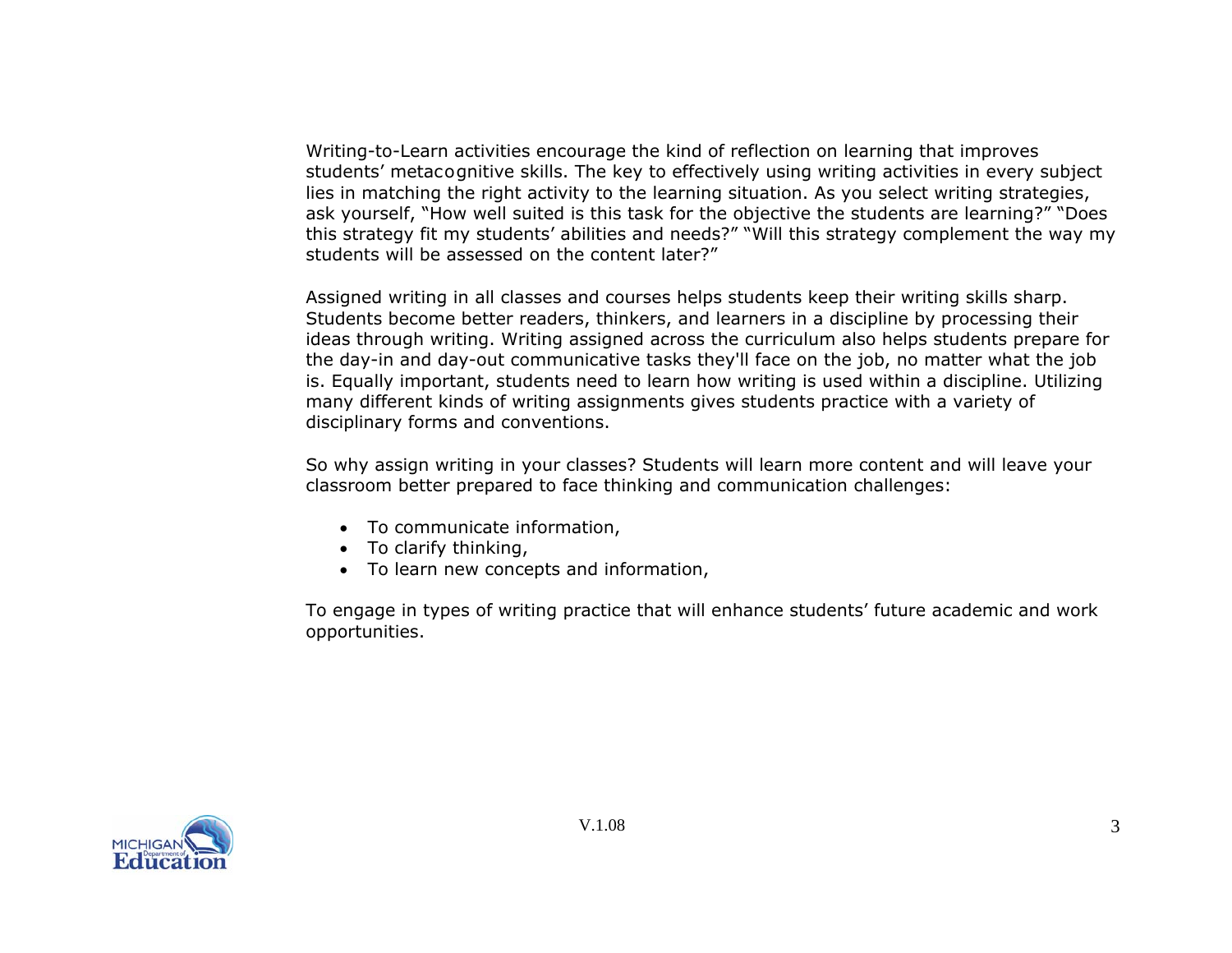# <span id="page-3-0"></span>**Definition: Writing-to-Learn**

# A writing-to-learn

strategy is one that teachers employ throughout and/or at the end of a lesson to engage students and develop big ideas and concepts.

Writing-to-learn fosters critical thinking and learning. It is writing that uses impromptu, short/informal writing tasks designed by the teacher and included throughout the lesson to help students think through key concepts and ideas. Attention is focused on ideas rather than correctness of style, grammar or spelling. It is less structured than disciplinary writing.

This approach frequently uses journals, logs, micro themes, responses to written or oral questions, summaries, free writing, notes, and other writing assignments that align to learning ideas and concepts.

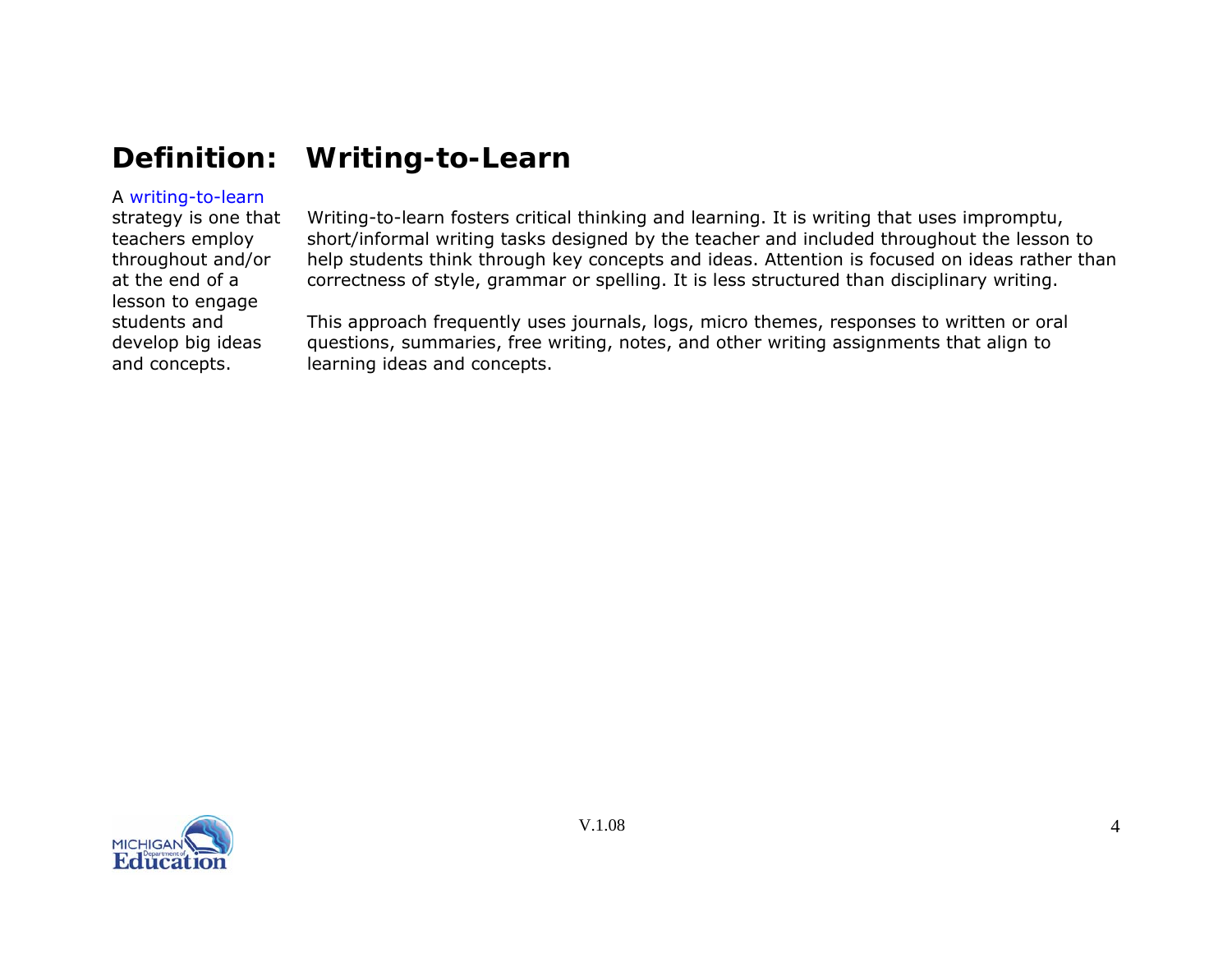# <span id="page-4-0"></span>**Definition: Writing-to-Demonstrate-Knowledge**

### A writing-todemonstrate-

knowledge

assignment is one that teachers employ when they assign reports, essays, persuasive writing letters and papers, and research papers.

When writing to demonstrate knowledge, students show what they have learned by synthesizing information and explaining their understanding of concepts and ideas. Students write for an audience with a specific purpose. Products may apply knowledge in new ways or use academic structures for research and/or formal writing.

Examples include essays that deal with specific questions or problems, letters, projects, and more formal assignments or papers prepared over weeks or over a course. Students adhere to format and style guidelines or standards typical of professional papers, such as reports, article reviews, and research papers. These should be checked before being submitted by the student for correctness of spelling, grammar, and transition word usage.

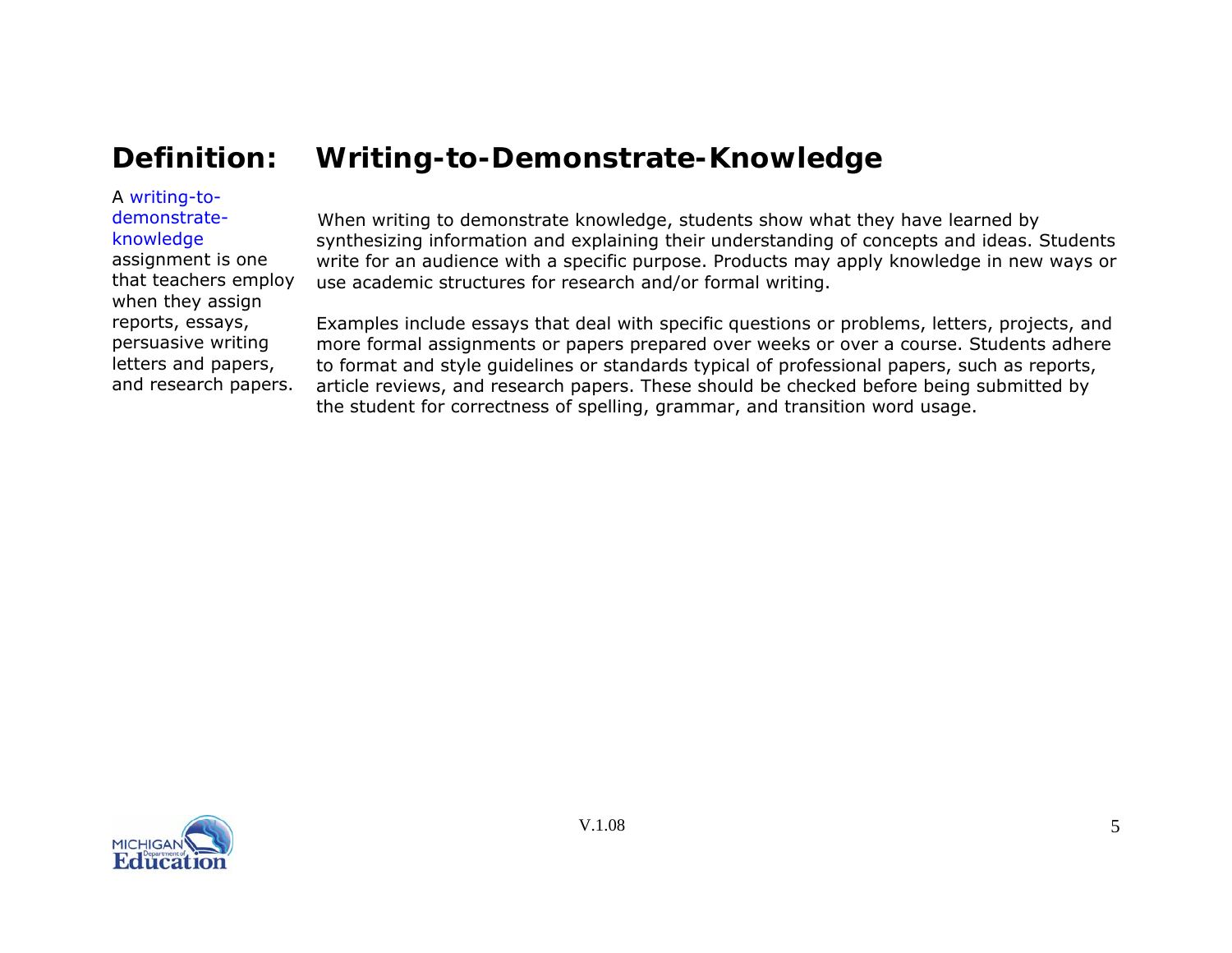# <span id="page-5-0"></span> **Preface: Writing Across the Curriculum – Social Studies**

#### **Writing: An Important Element in Learning Social Studies**

Teachers of social studies are faced with the task of assisting students in the acquisition of important knowledge, concepts, and skills. The knowledge, concepts, and skills learned in social studies and other classes will ultimately enable students to become responsible and active citizens.

Effective instructional strategies are always sought after and writing strategies can be useful for the teacher of social studies from Kindergarten to Grade 12. Well designed strategies such as the ones demonstrated in this online document, can engage students as critical thinkers who have the ability to integrate knowledge from a variety of topics and disciplines.

This online document was created as a sample of writing across the curriculum strategies which can be applied to the social studies classroom. They include strategies to assist students in mastering the skills of summarizing, analysis, reflection, and evaluation among others. While these strategies will assist students in becoming better writers, the main focus of these strategies is to assist students in a deeper understanding of social studies. The importance of these strategies is that they promote deep understanding of the knowledge, content, and skills of the social studies discipline being taught.

Each strategy includes a quick definition of the strategy and what it does. In addition, each page has instructions on how to implement the strategy and an example of how it could be used in the social studies classroom. This online guide is not exhaustive. Each of the strategies included can be investigated further by interested teachers. All of the Strategies have been researched and found effective.

It is our hope that teachers of social studies in grades 3 to 12 will give careful consideration to each of these proven strategies, and add them to their repertoire of effective instructional strategies.

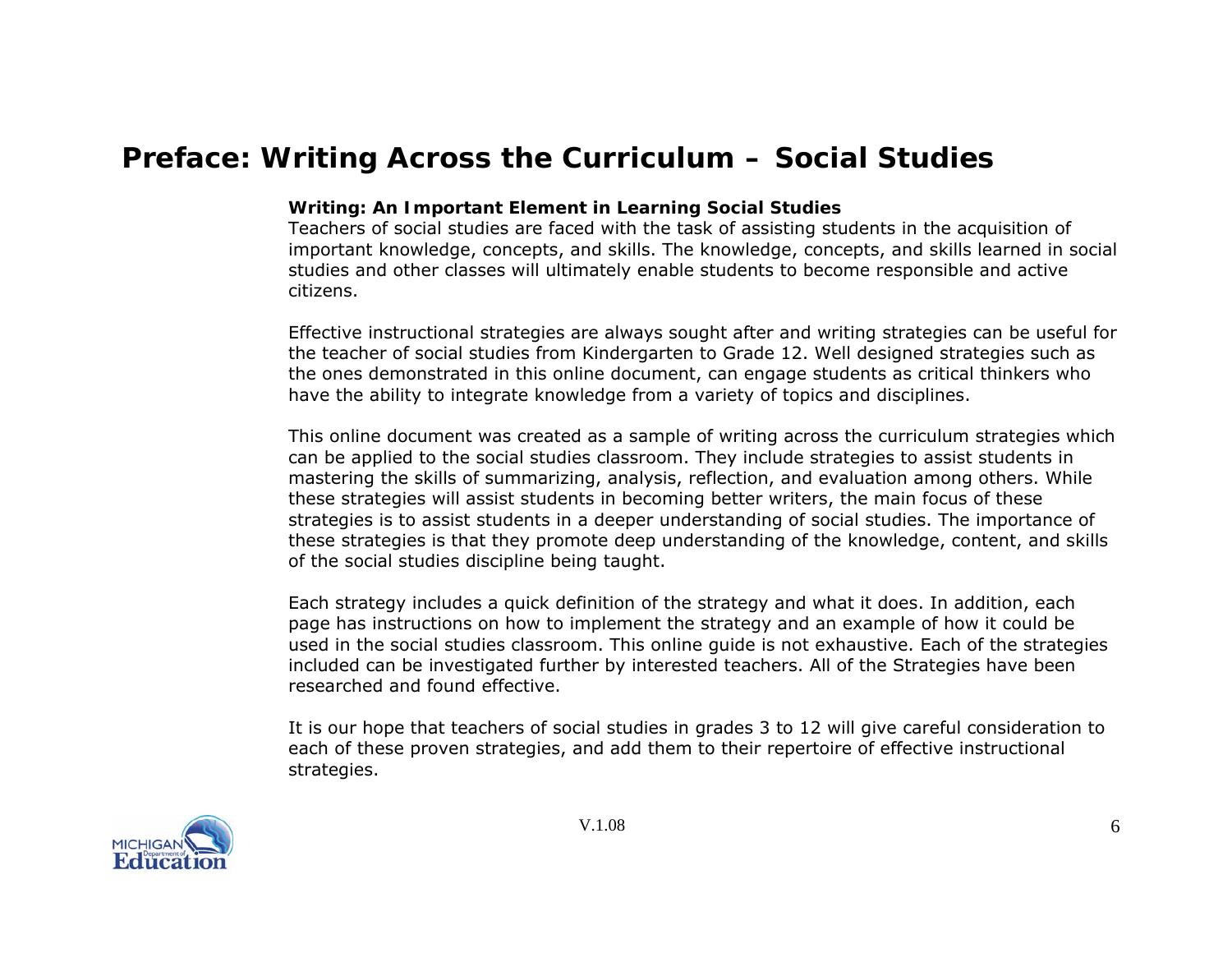# **Table of Contents: WAC in Social Studies**



| Preface:                                              |        |
|-------------------------------------------------------|--------|
|                                                       | pg. 06 |
| Definitions:                                          |        |
|                                                       | pg. 04 |
| Writing-to-Demonstrate-Knowledge                      | pg. 05 |
| Writing-to-Learn Strategies:                          |        |
| <b>Strategy: GIST Generating Interactions between</b> |        |
|                                                       | pg. 09 |
| Strategy: Introducing a Famous Person                 | pg. 10 |
|                                                       | pg. 11 |
|                                                       | pg. 13 |
| Strategy: Micro-themes Writing Summaries              | pg. 14 |
| Strategy: Cornell System - Note taking                | pg. 15 |
| Strategy: QAR - Question-Answer Relationship          | pg. 16 |
|                                                       | pg. 17 |
| Strategy: RAFT - Role, Audience, Format, and Topic    | pg. 18 |
| Strategy: Reading Response Journal                    | pg. 22 |
|                                                       | pg. 23 |
| Strategy: Strip Stories - Story Board Graphics        | pg. 24 |
|                                                       | pg. 25 |
|                                                       | pg. 26 |
|                                                       | pg. 28 |
| <b>Writing to Demonstrate Knowledge:</b>              |        |
|                                                       | pg. 29 |
|                                                       | pg. 31 |
| V.1.08                                                |        |

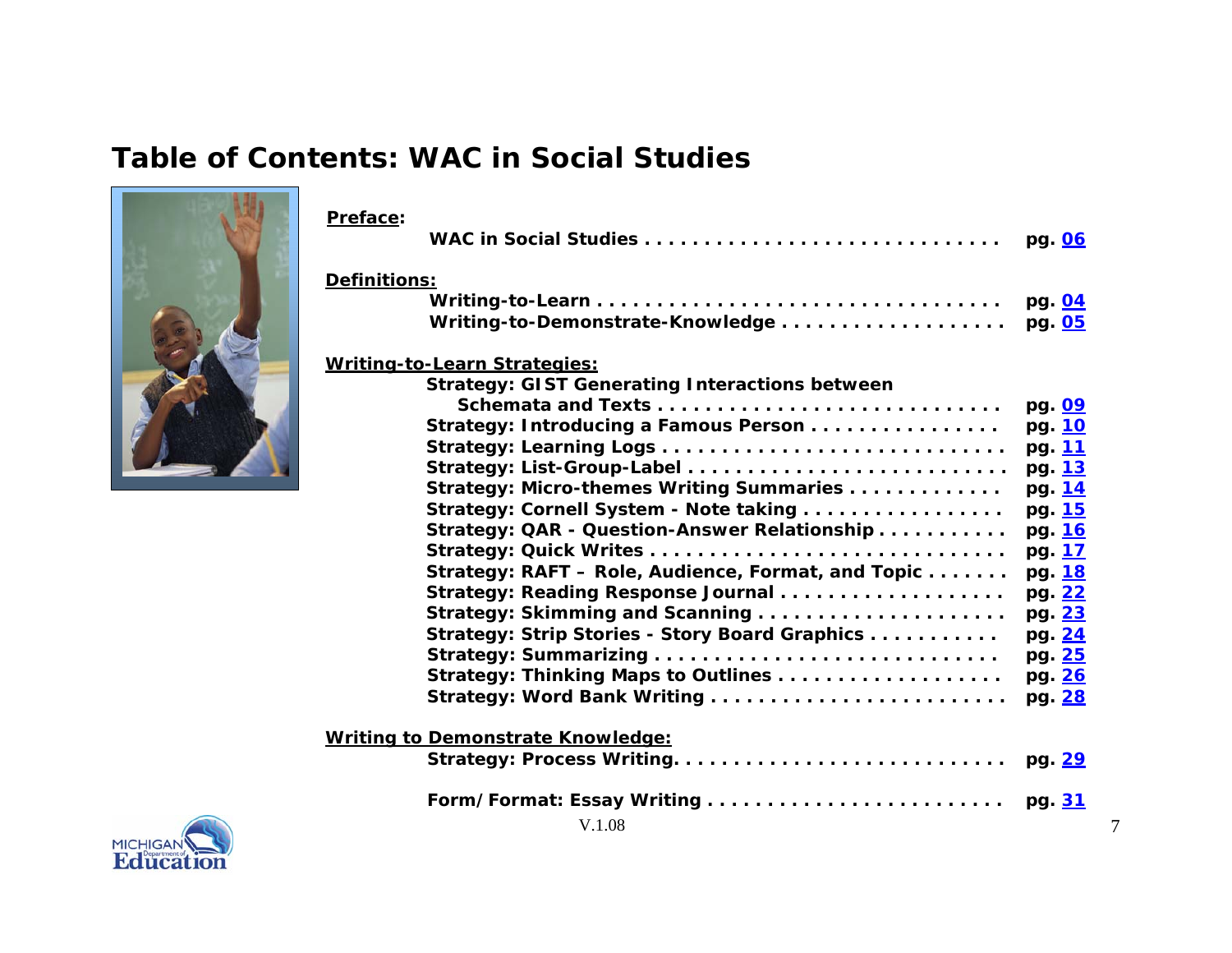| Form/Format: Using Narrative Writing to Demonstrate |  |
|-----------------------------------------------------|--|
|                                                     |  |

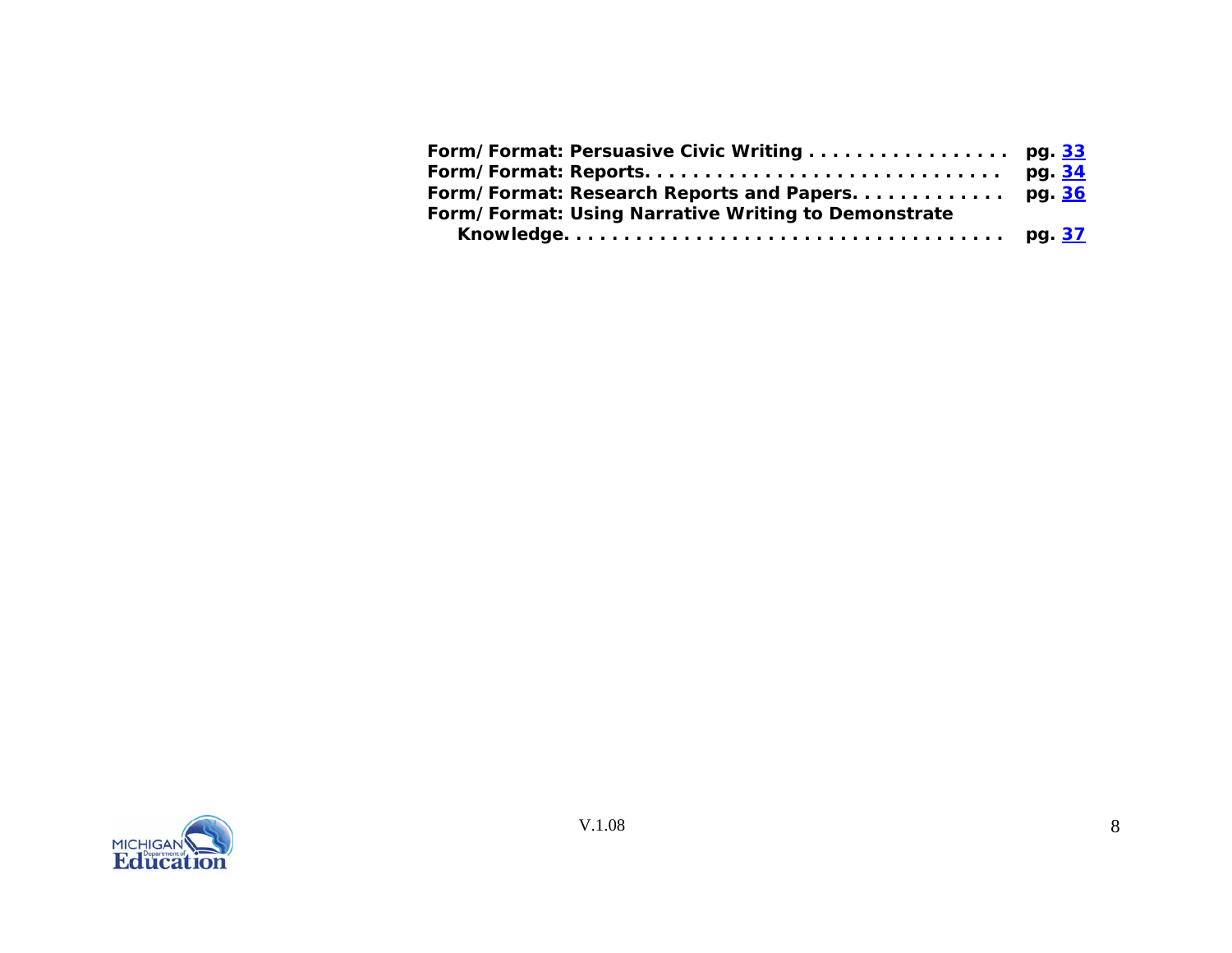#### <span id="page-8-0"></span>[What](#page-0-0) is it?

A writing-to-learn teachers employ throughout and/or at the end of a lesson to engage students and develop big ideas and concepts.

# **Strategy: GIST- Generating Interactions between Schemata and Texts**

strategy is one that organized and concise summaries. Summaries *restate only* the author's *main ideas,* GIST (Cunningham 1982) is a strategy designed to help students learn to write omitting all examples and evidence used in supporting and illustrating points. For students who are at a loss as how to put a reading into their own words, GIST can be used as a step by step method.

#### **What does it do?**

When students summarize paragraphs of text in "their own words" they are a step closer to making the information their own. Bloom identified summarizing as a method to increase comprehension.

### **How to implement:**

The teacher should begin with modeling the technique by coaching the class through a paragraph. After modeling assign a reading for students to do independently.

| 1) Read the first sentence and summarize<br>its contents in fifteen words or less.                  |
|-----------------------------------------------------------------------------------------------------|
| 2) Read the second sentence and<br>summarize the two sentences in fifteen<br>words or less.         |
| 3) Read the third sentence and<br>summarize the <i>three</i> sentences in<br>fifteen words or less. |
| 4) Continue until the paragraph is read.                                                            |
| 5) Then summarize the entire paragraph<br>in fifteen words or less.                                 |

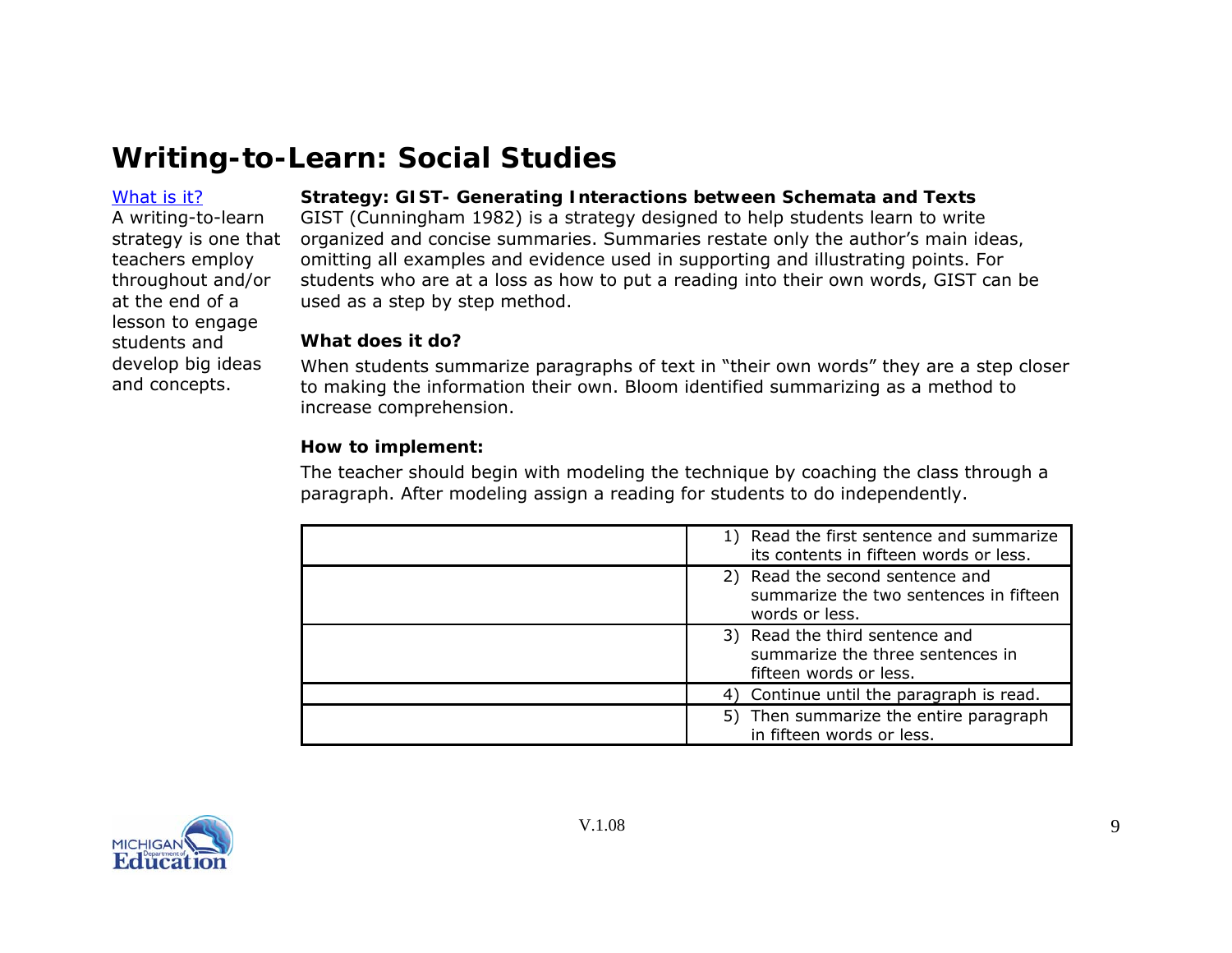# <span id="page-9-0"></span>[What](#page-0-0) is it?

Writing-to-learn fosters critical thinking and learning. It is writing that uses impromptu, short, or informal writing tasks, designed by the teacher, which are included throughout the lesson to help students think through key concepts and ideas.

# **Strategy: Introduction to a Famous Person**

Writing an introduction utilizes the RAFT writing strategy. Students (the ones making the introduction) must identify the **r**ole they are taking, and then prepare the introduction (**f**ormat) of the person based on the **<sup>a</sup>**udience, and when and where they are making the introduction (**t**opic).

#### **What does it do?**

Requires students to apply, analyze, and synthesize information.

#### **How to implement:**

The teacher assigns student pairs the Role, Audience, Format (in this case *an Introduction*), and Topic. Teachers should model the strategy by creating an appropriate introduction by coaching the class through the elements. Working in pairs, students should then write an appropriate introduction to the person they were assigned. Here is an example from United States history: A Populist leader (**r**) speaking to a Populist/Democratic audience ( **a**) making the introduction for the guest speakercandidate William Jennings Bryan (**f**) at a political rally during the campaign for President of 1896 (**t**).

 *"My friends I have the honor of presenting to you one of Nebraska's finest citizens, a man who knows the heart of the farmers and working men and women across this great land. A man not afraid to take on the conspiracy of the "gold bugs" whose one aim is to keep themselves wealthy and preventing honest families from making a living. A man who has already distinguished himself at his young age in the Congress of the United States by fighting against the repeal of the Sherman Silver Purchase Act. My good friends I present to you our next President of the United States of America William Jennings Bryan."* 

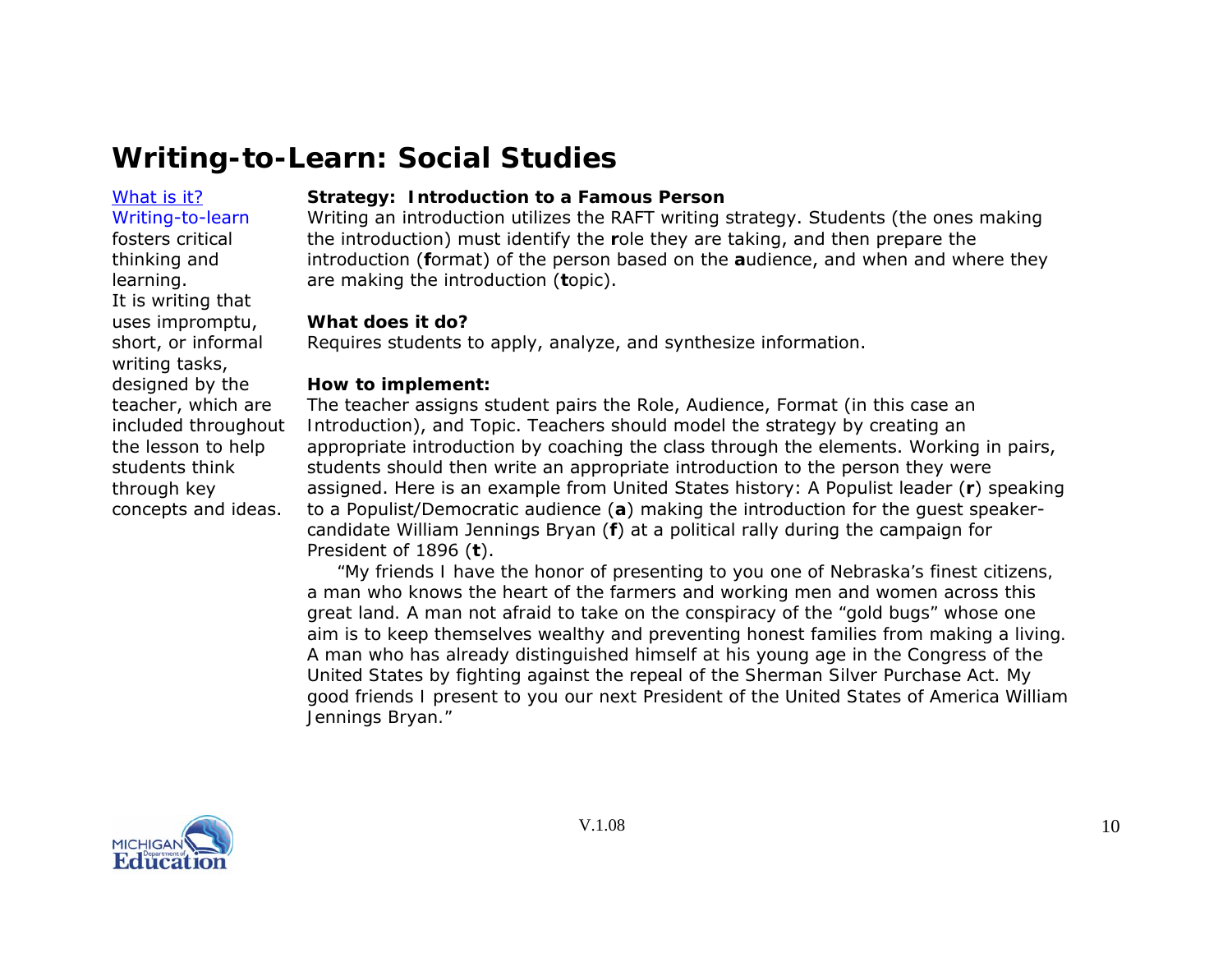#### [What](#page-0-0) is it?

# A writing-to-learn

strategy is one that teachers employ throughout and/or at the end of a lesson to engage students and develop big ideas and concepts.

#### **Strategy: Learning Logs**

Students use a spiral notebook, three-ring notebook or other convenient booklet that is specified for impromptu writing assignments to assist students in their learning of content information. Students write whenever the teacher thinks that writing will be beneficial. Students might write at the beginning of class to access their prior knowledge about the topic to be studied or to generate ideas related to the objectives of the lesson. They write during the lesson to reinforce ideas or organize their thinking. End of class writing often helps students consolidate their thoughts, (express concerns, or raise issues and problems that need to be clarified or explored further).

The teacher monitors student writing by walking the aisles conducting "spot checks." These informal walks provide the teacher with information about what needs to be reviewed or needs more emphasis during instruction on that day or in upcoming lessons. Effective routines such as beginning the day or class period with a learning log prompt or using timed writings in which students are given specified limits assist students with their writing. The teacher should choose 2-3 exemplary entries to project as models for the class. These may be considered exemplary because they use the emphasized content vocabulary or because they demonstrate praiseworthy evidence of understanding.

#### **What does it do?**

Learning logs require students to paraphrase, summarize, and apply knowledge. The learning log also can provide a jumping-off point for projects and other writing assignments to demonstrate knowledge in essays, reports, and PowerPoint presentations.

#### **How to implement:**

Consider using the following instructions when learning logs are used before a lesson.

• Summarize the previous day's learning.

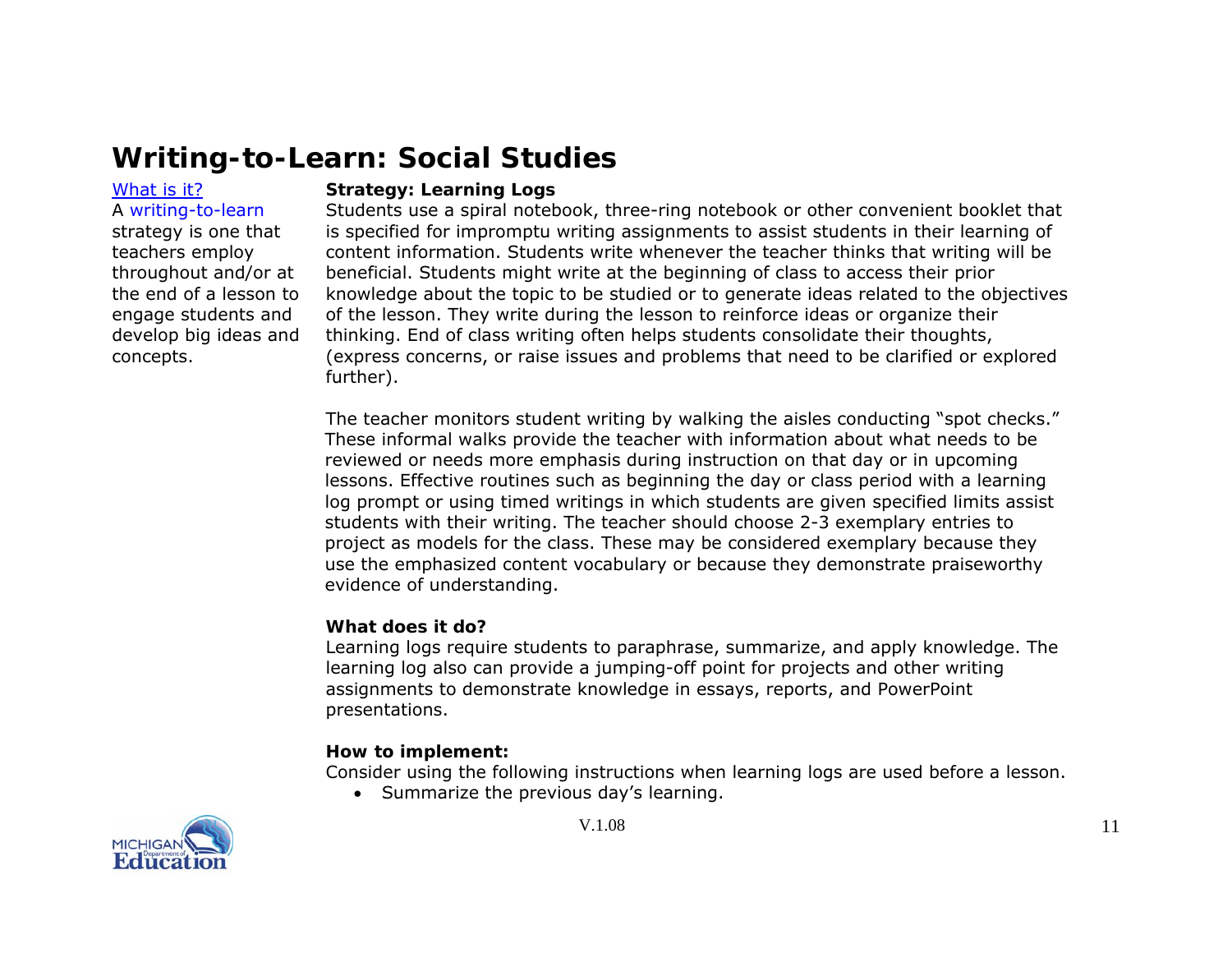- Identify what is known about today's topic. Predict what will be taught and learned today based on what you know.
- Write questions that you would like to have answered about today's topic. Explain why.
- Explain why your homework task gave you difficulty or was easy.
- Describe uses for what you learned yesterday in real life settings.

Consider using the following ideas when learning logs are used during a lesson to document learning as it is taking place.

- At logical points during the lesson, pause to have students write a paraphrase of the concepts being presented.
- Stop to check comprehension. Have students write down one thing that is puzzling about the discussion or reading.

Consider using the following instructions after the lesson when using learning logs to consolidate thinking, reflect, apply, and review what has been learned.

- Ask students to compare the concept with a previous concept learned.
- Ask students to summarize the lesson using the key vocabulary.
- Ask students to provide an explanation of the most difficult part of the lesson.

Ask students to write questions and answers at two specified levels and then label the types of questions: 1) literal questions (fact based), or 2) inferential questions ("why" questions).

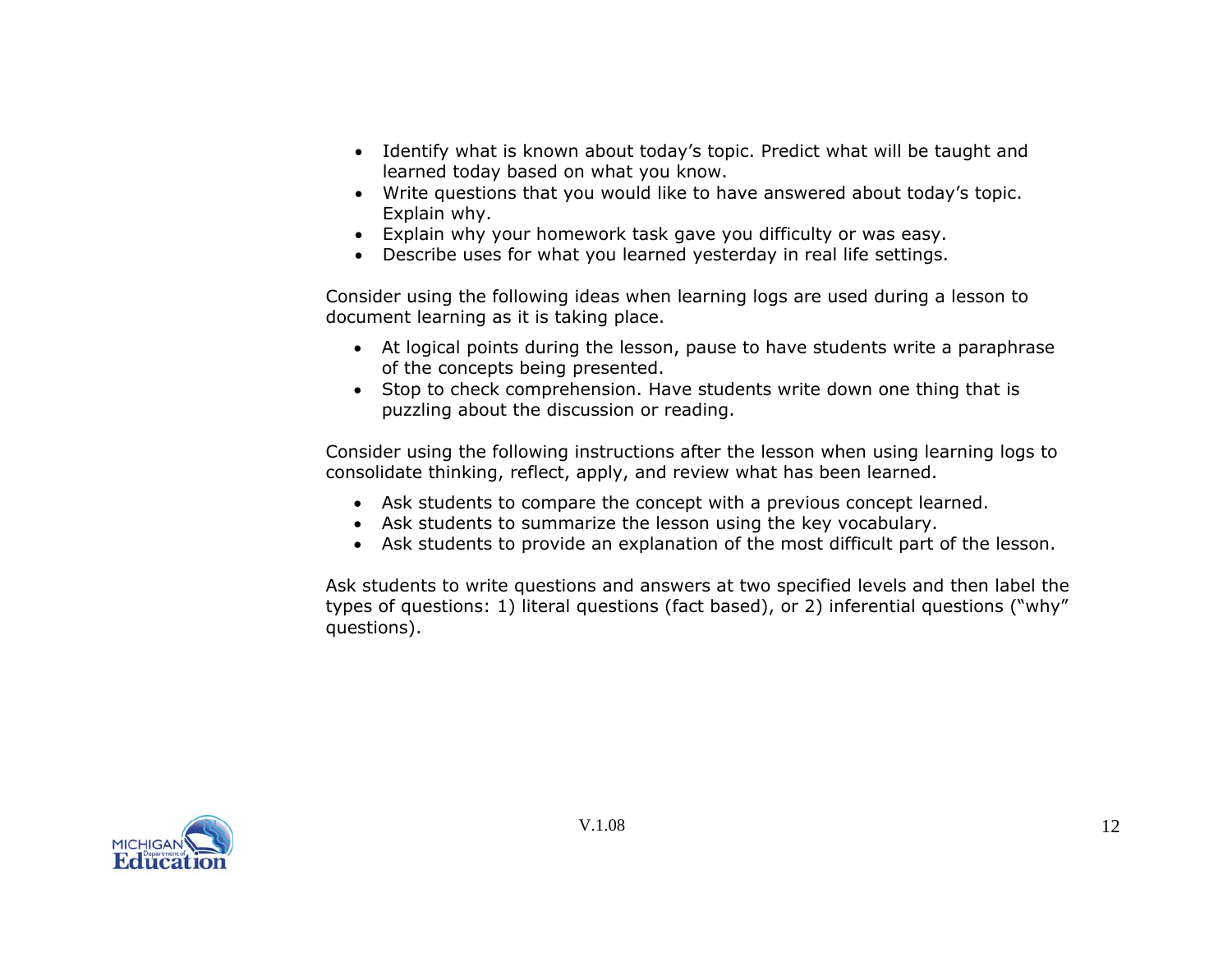### [What](#page-0-0) is it?Writing-to-learn

fosters critical thinking and learning. It is writing that uses impromptu, short, or informal writing tasks, designed by the teacher, which

are included throughout the lesson to help students think through key

concepts and ideas.

**Strategy: List-Group-Label** 

Using their texts or a selected reading, students list words important to a topic, then students group and label words.

#### **What does it do?**

Assists students with moving from specifics to concepts or big ideas by looking for similarities in words on the word list and deciding where to place words.

#### **How to implement:**

| peace                       | <b>Britain</b>          | delegates  | govern      | Samuel Adams         |
|-----------------------------|-------------------------|------------|-------------|----------------------|
| Thomas Jefferson            | <b>British Colonies</b> |            | King George | Colonial leaders     |
| Declaration of Independence |                         | Parliament |             | Continental Congress |

Students use their textbooks or vocabulary encountered from a learning experience (viewing a DVD, reading or viewing a primary source document, completing online research, etc.) to generate a list of words important to the topic. This should be done as a class or in small cooperative teams. Using their lists, students work in cooperative teams to group words together that have similar characteristics (e.g., revolutionary leaders). Each cooperative team then shares their groupings with the class by explaining their decisions. Finally, the teacher takes a group and label generated by one of the cooperative teams and asks students to add more examples to the group, challenging the class to come up with non-examples as well.

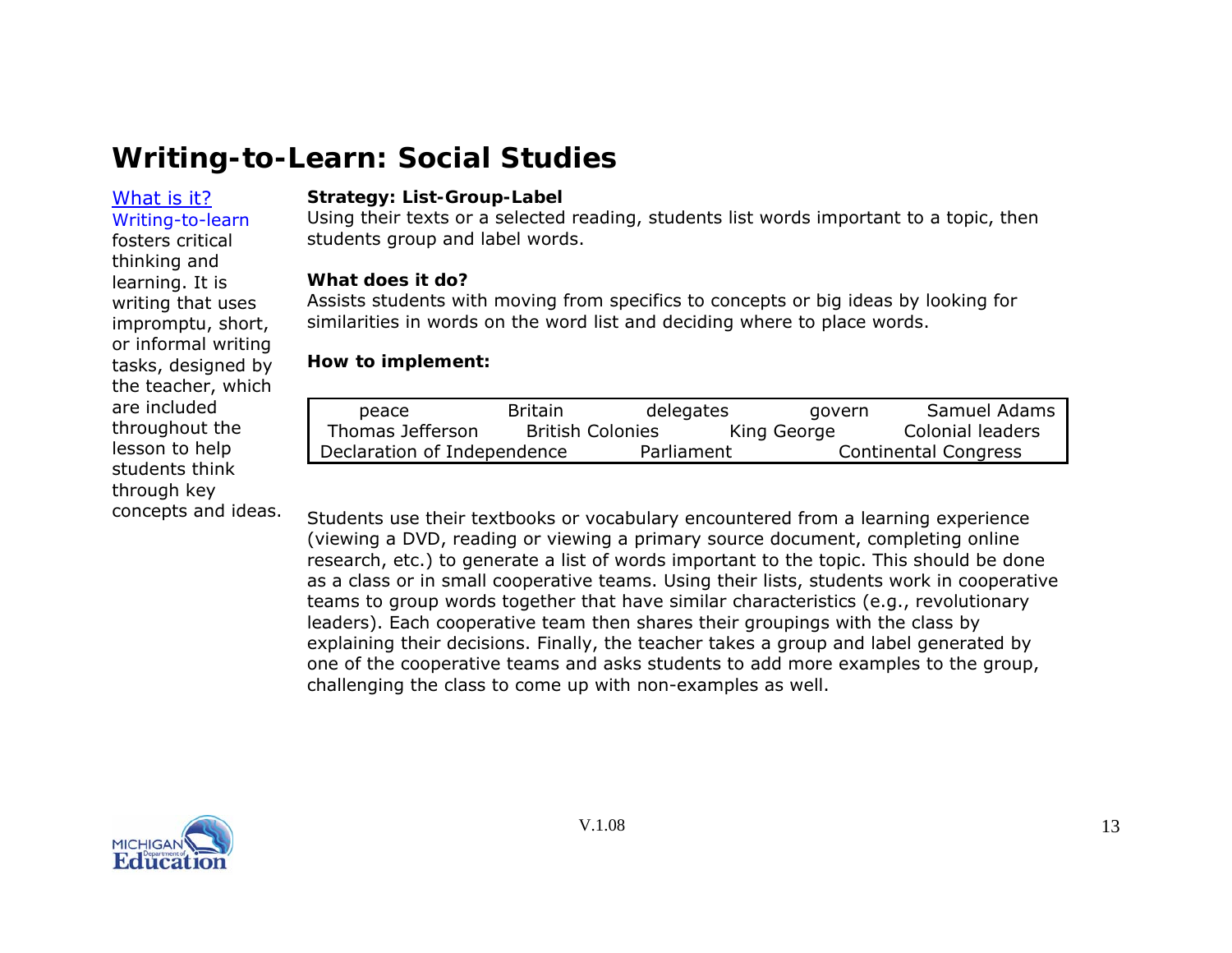#### [What](#page-0-0) is it?

### Writing-to-learn fosters critical thinking and learning. It is writing that uses impromptu, short, or informal writing tasks, designed by the teacher, which are included throughout the lesson to help

students think through key concepts and ideas.

### **Strategy: Microthemes-Summary**

Microthemes are short writings on 5"x8" note cards or a piece of paper that size. The student responds to a teacher-assigned topic. Microtheme writing requires students to plan their writing carefully because their space is limited. An alternative point of view must be objectively explained in microtheme writing.

### **What does it do?**

Typically microtheme writing is described as "a little bit of writing preceded by a great deal of thinking." Students are challenged to summarize a topic, argument, or theme, and objectively state an alternative point of view.

### **How to implement:**

Assign a topic to the entire class with a rubric for scoring. Students may not change the amount of space - 5"x8" on which they have to write, or if you choose, word process their answer. Teachers should debrief the assignment by using note cards that reflect an understanding of the assignment and that identify the needed or important elements. This is particularly important for the first time this type of writing-to-learn strategy is used.

Here is an example of a topic assignment and answer - What is meant by the concept of a (free) market system? What would opponents to this economic system say is wrong with a country using the market system?

A market system is the free exchange of goods and services between buyers and sellers with little or no government control. In a market system, individuals make the decisions that guide the direction of the economy. The forces of supply and demand are the key factors involved. Critics would say that many services such as roads, libraries, and centers for disease control are necessary in a modern country, but could not efficiently be provided by a free market system. In addition, without government controls the production of food and drugs could not be regulated. Critics would say matters of national security and safety should not be left to supply and demand.

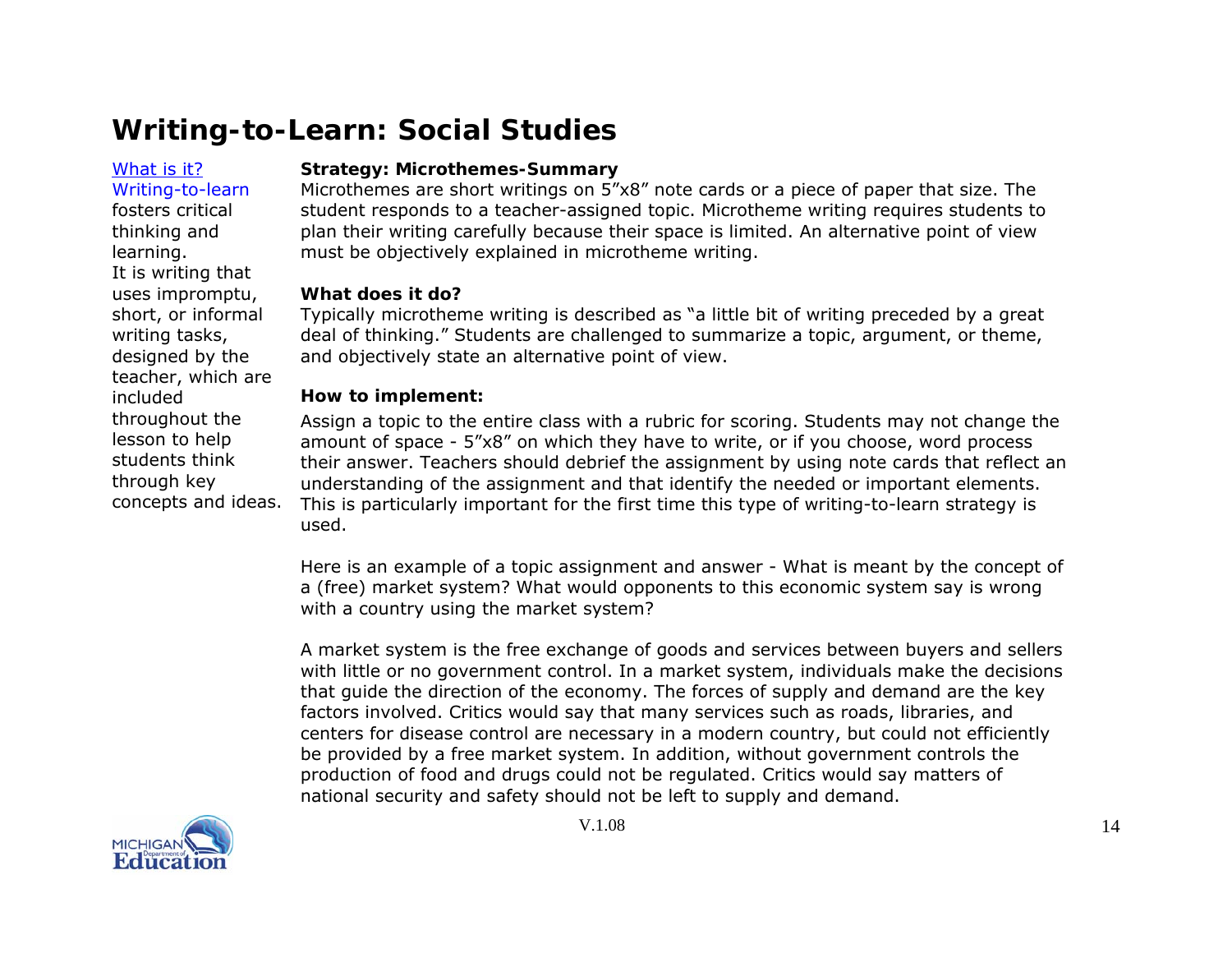#### <span id="page-14-0"></span>[What](#page-0-0) is it?Writing-to-learn

fosters critical thinking and learning.

It is writing that uses impromptu, short, or informal writing tasks, designed by the teacher, which are

included

throughout the lesson to help students think through key

concepts and ideas.

# **Strategy: Note taking-Cornell System**

A format for taking notes that uses boxes. It requires students to process material as they are learning it by formulating questions, summarizing, and analyzing. Students can draw lines or simply fold notebook paper to form the blocks.

| <b>Questions Answered by</b><br><b>Notes</b> | <b>Notes</b>                      |
|----------------------------------------------|-----------------------------------|
| Questions block is<br>approximately 5.5"     | Notes block is approximately 5.5" |
| Summary of Notes (1-2 sentences)             |                                   |

# **What does it do?**

Assists students in understanding and remembering what they read or view. Helps students make connections, develop questions, and analyze what they have read, viewed, or learned.

# **How to implement:**

Students use the right side of the organizer to take notes while viewing, reading, or listening. After the note taking session is completed, students read through the notes and develop questions that the notes would answer. Finally, students summarize the main idea(s) in one or two sentences. After their notes are complete, students share and discuss their notes with other students.

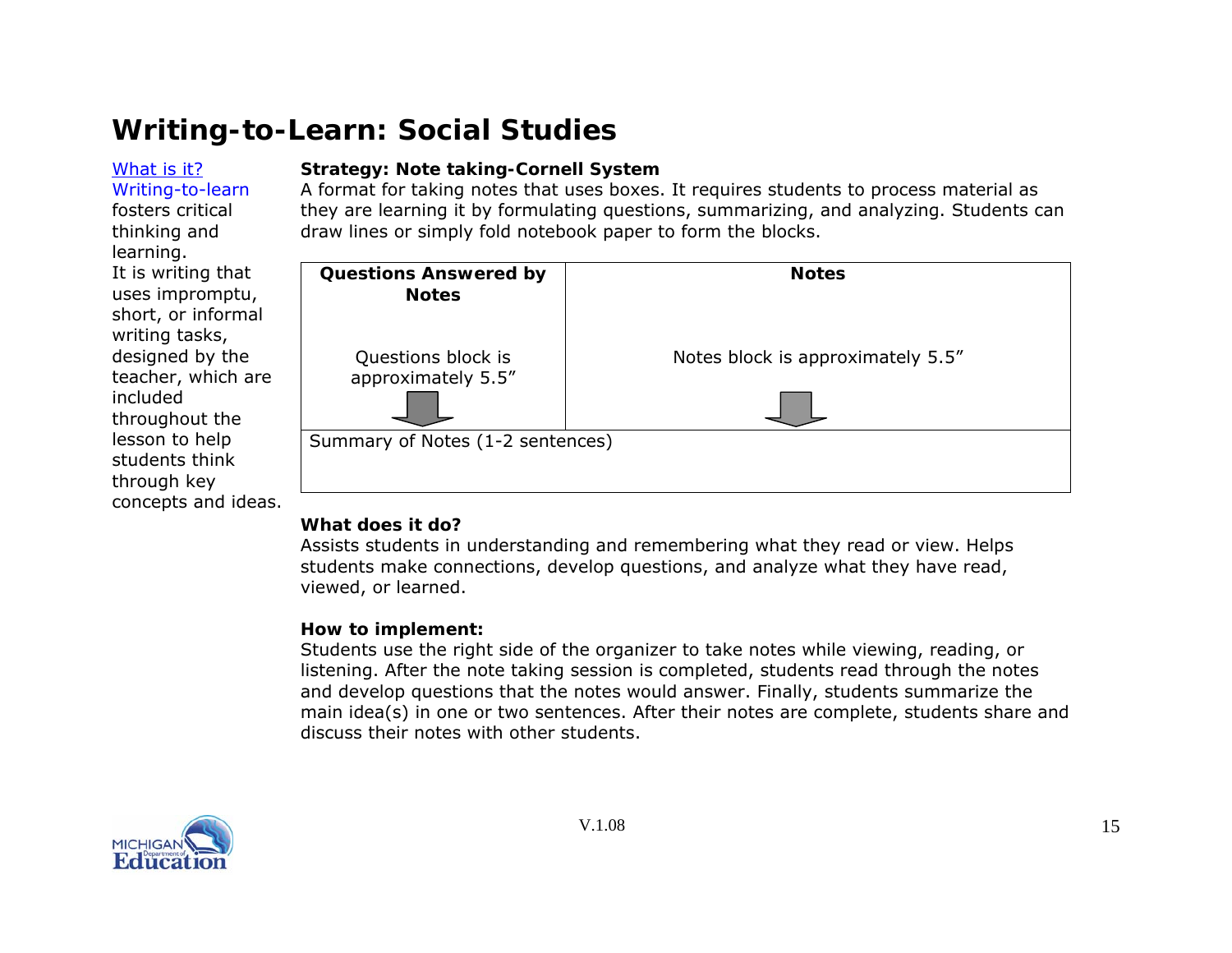### <span id="page-15-0"></span>[What](#page-0-0) is it?

Writing-to-learn fosters critical thinking and learning.

informal writing tasks, designed by the teacher, which

are included throughout the lesson to help students think

and ideas.

It is writing that uses impromptu, short, or

through key concepts

# **Strategy: Question-Answer Relationship (QAR)**

QAR is a way of describing for students that there are four types of questions and possible places for finding answers to those questions. Pearson and Johnson (1978) described the four types of questions as textually explicit (literally stated in the text); textually implicit (suggested or implied by the text); and script implicit (in the reader's background knowledge or "script" inside the reader's head). These are known as *Right There*, *Think and Search*, and *On Your Own* type questions.

### **What does it do?**

Assists students in identifying the "type" of question they are encountering, so they will employ the correct skills to find an answer. This technique reinforces students ability to comprehend and retain knowledge by using the strategic reading habit of applying their background knowledge and experiences to infer answers and make connections to other knowledge.

### **How to implement:**

After reading, viewing, or listening, students work in small groups to write questions in the three categories about the material just presented. Students should trade questions with another group, answer them, and then give feed back on the categorization of the questions they answered.

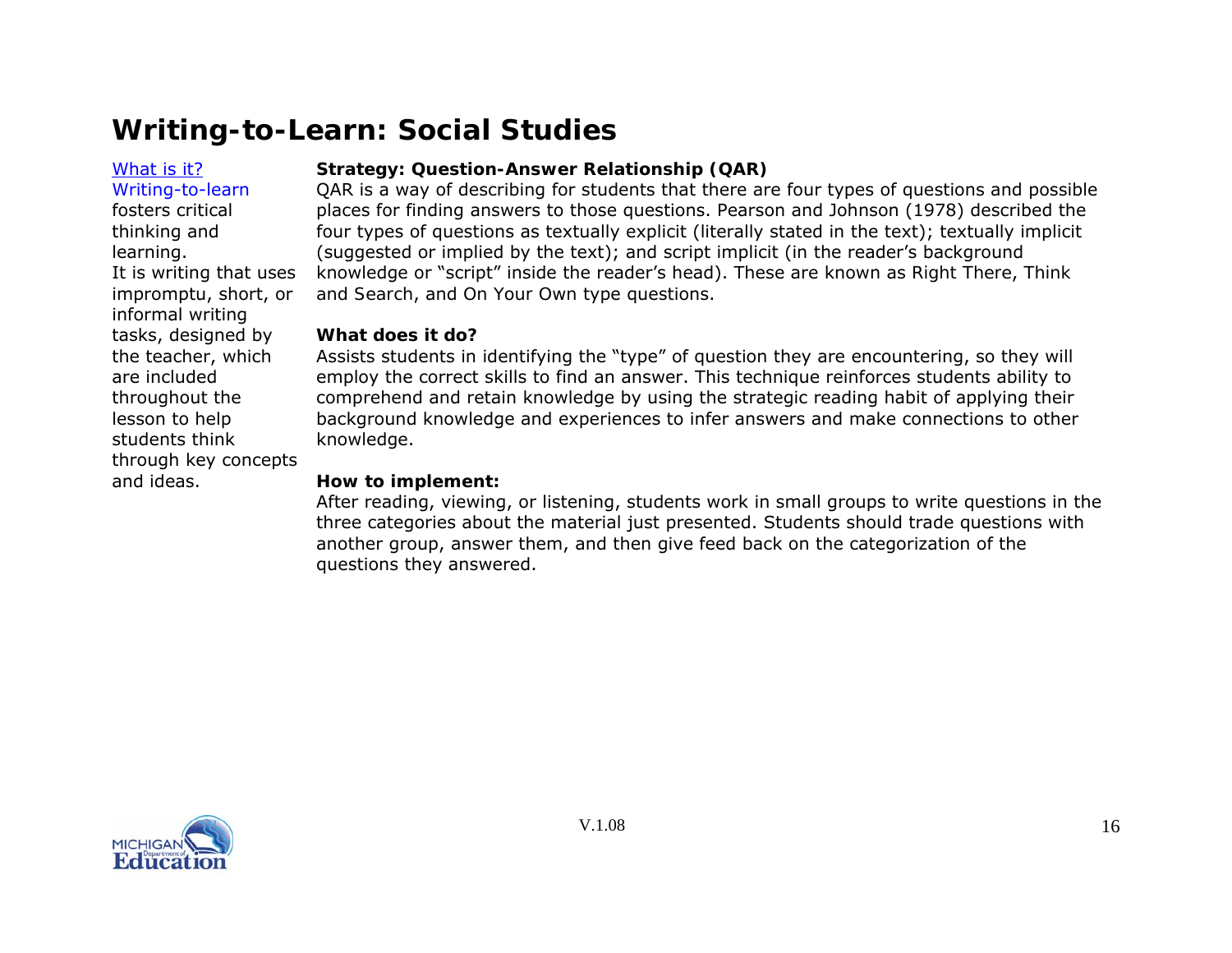#### <span id="page-16-0"></span>[What](#page-0-0) is it?A writing-to-learn

teachers employ throughout and/or at the end of a lesson to engage students and develop big ideas and concepts.

### **Strategy: Quick Writes**

strategy is one that new material or reviewing material in preparation for understanding new information to Quick Writing is a motivating, pre-reading activity that prepares students for reading be read.

# **What does it do?**

Provides the teacher with information about students' prior knowledge about a subject. Also helps students self-assess their own pool of information, as well as monitor their own understanding.

### **How to implement:**

Quick Writes can be used for any area being studied and adapted to the reading ability of the students.

- 1. Begin by asking students to respond in writing to a question that relates to material that has already been explored or a new curriculum topic to be taught.
- 2. After the students have written down their answers to the questions posed, ask the students to share their ideas. These are written down on the blackboard or overhead.
- 3. The teacher can then determine the prior knowledge of the class before introducing a new unit or to determine their level of understanding of material already taught.

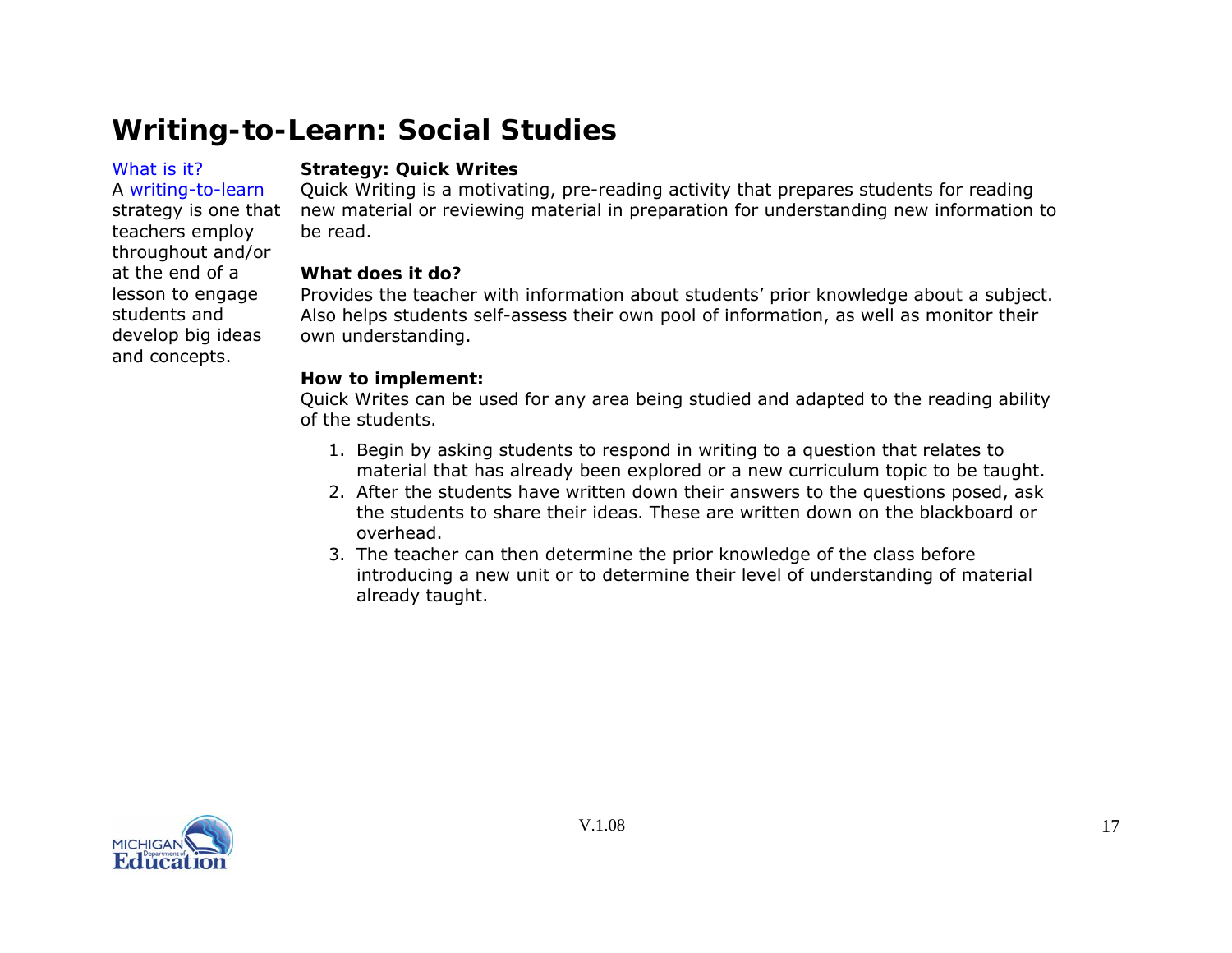#### <span id="page-17-0"></span>[What](#page-0-0) is it? A writing-to-

to engage students and develop big ideas and concepts

learn strategy is one that teachers employ throughout

# **Strategy: RAFT – Role, Audience, Format, and Topic**

RAFT is an acronym for a structured technique used to guide student writing. RAFT assignments are used to demonstrate a student's knowledge using a defined point of view. This strategy requires students to write using an assigned format to an audience other than the teacher.

### **What does it do?**

and/or at the end of a lesson Students must use analysis, synthesis, generalization, and evaluation of information and the points of view of others to credibly write using the assigned format.

#### **How to implement:**

RAFT writing assignments are written from the viewpoint of a selected person. RAFT can be used to begin or conclude a unit. At the beginning of a unit, a RAFT writing assignment can assess the students' background knowledge. At the end of a unit, it can be used to summarize the main ideas and concepts. The strategy guides students to think from the perspective of others, to consider how to tailor writing for different audiences, and to vary formats according to the purpose for the writing.

Students use the acronym to think through and plan their writing:

- **R-** stands for the **Role** of the writer. Who or what are you?
- **A-** stands for the **Audience**. Who are you addressing?
- **F-** stands for **Format**. What form will the writing take: letter, editorial, diary, memo, etc?
- **T-** stands for **Topic** and **strong verb.** What will you write about? Why?

This is an example of a writing assignment in Michigan studies:

*Write a speech for a Michigan senator speaking to the Michigan senate in 1956 that supports the construction of the Mackinac Bridge.* Below is a chart of some roles and audiences to assist you with creating a RAFT writing assignment.

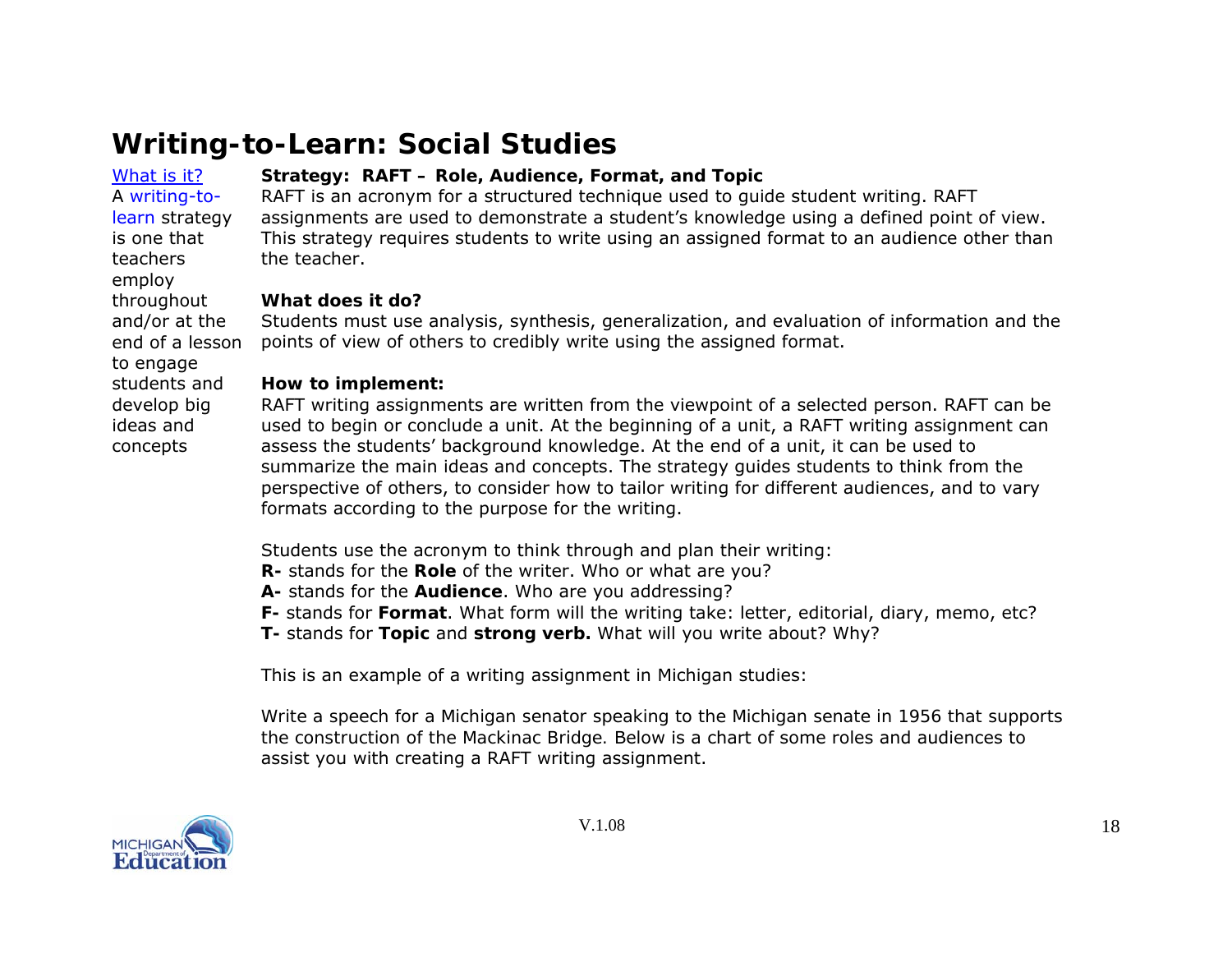### **RAFT Roles and Audiences**

**ad agencies administrators admirers arbitrators artists athletes businesses cabinet members cartoonists caretakers caricatures case study subjects castoffs casualties of war catastrophe caucuses CEOs chairpersons chambers of commerce champions characters from texts charities classical musicians clergymen client colleges commanders**

**community leaders competitors confidantes critics crooks custodians customers (professional) dancers the deceased delegations dignitaries diplomats doctors drama clubs ecologists economists editors grass roots leadership historians historical figures homesteaders the homeless hospital patients journalists lawyers lobbyists**

**minority groups monarchs movie stars museums news anchor newspaper editors NATO older students Olympic Committee organizations other classes parents past and present politicians pen pals philanthropists policy makers political parties POWs presidents professors publishers radio stations reformers relatives representatives researchers restaurants**

**rock stars sales persons scientists senators senior citizens settlers significant others social leaders state departments stores students supporters talk show hosts teachers theatres think tanks travel agencies TV characters TV stations unions universities victims visionaries war heroes the wealthy writers younger students**

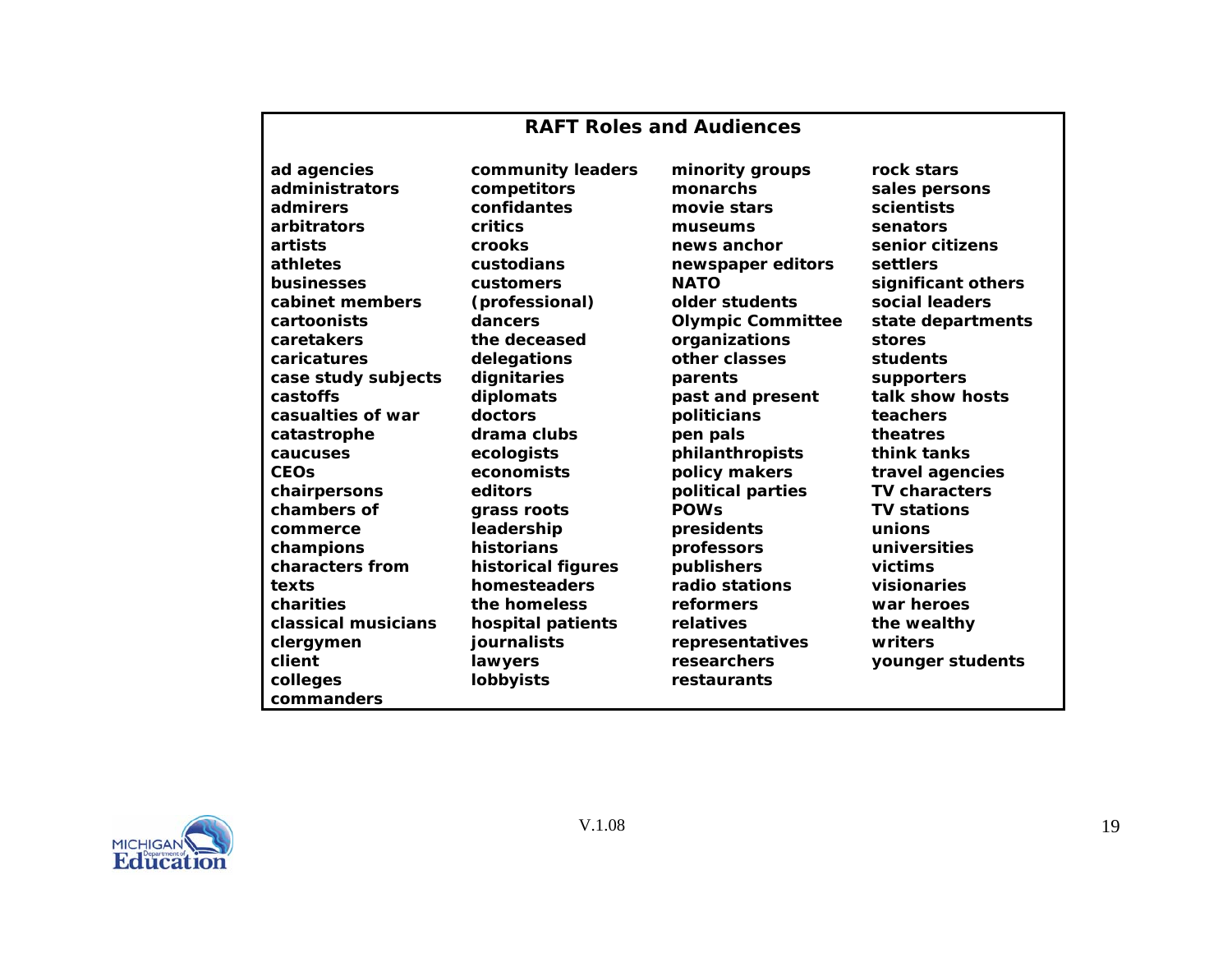# **Examples of RAFT Formats**

**acceptance letter advertisement advice apology application autobiography biography book jacket caption cartoon commercial complaint confession congratulations contest entry conversation dialogues diary entry dictionary entry dramatic monologues editorial epitaph essay eulogy expense account farewell fax message fiction film flyers graffiti** 

**how-to book human interest story inaugural speech internal dialogue inquiry interviews invitation job description jokes journals legal brief letter to the editor letters limerick list magazine marriage proposal memoirs math notes memos message to the future metaphors minutes of meeting monologue mystery news story nomination speech novelette obituary observation papers pamphlets** 

**personal correspondence personal narrative photo essay photos and captions placards play poetry posters position statement PowerPoint presentation prayer prediction profiles promotional prophecy protest public statements public notice radio play radio script recommendation rejection reminiscences & memories report requests resignation resume reviews riddles rules and regulations** 

**science fiction story series science notes scripts sermon ship's log short story simulated memoir sketches skits slogans song sonnets sound tapes tall tale technical advice technical manual telegrams telephone dialogue travelogue TV script undercover report wanted poster war communiqué warning "Who Done It" will written debates yearbook YAL book**

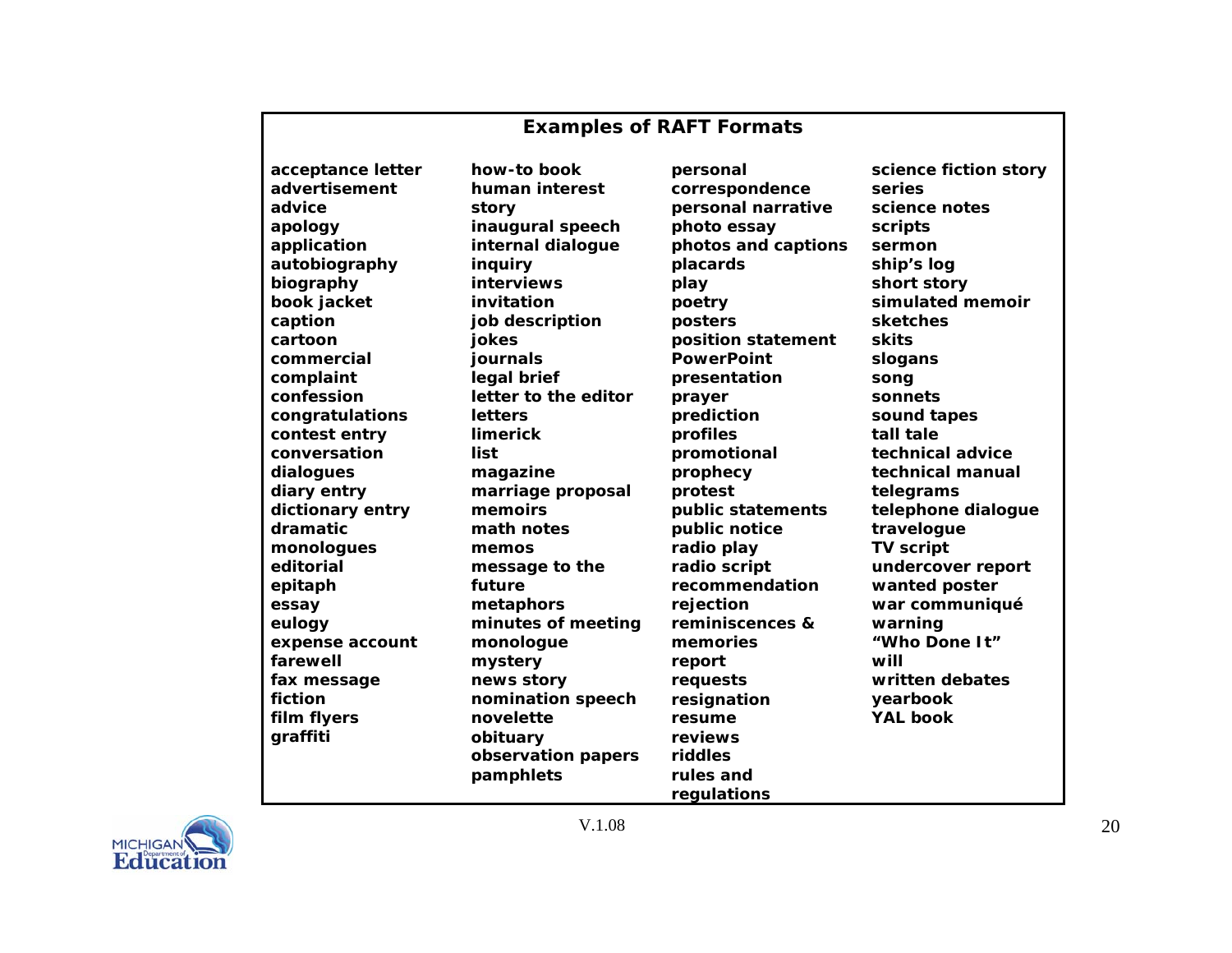|            |           | <b>Examples of Strong Verbs</b> |        |
|------------|-----------|---------------------------------|--------|
| appreciate | criticize | inform                          | plead  |
| berate     | debate    | object                          | praise |
| boast      | demand    | offer                           | refute |
| brag       | entertain | pacify                          | warn   |
| convince   | entreat   | persuade                        | whine  |

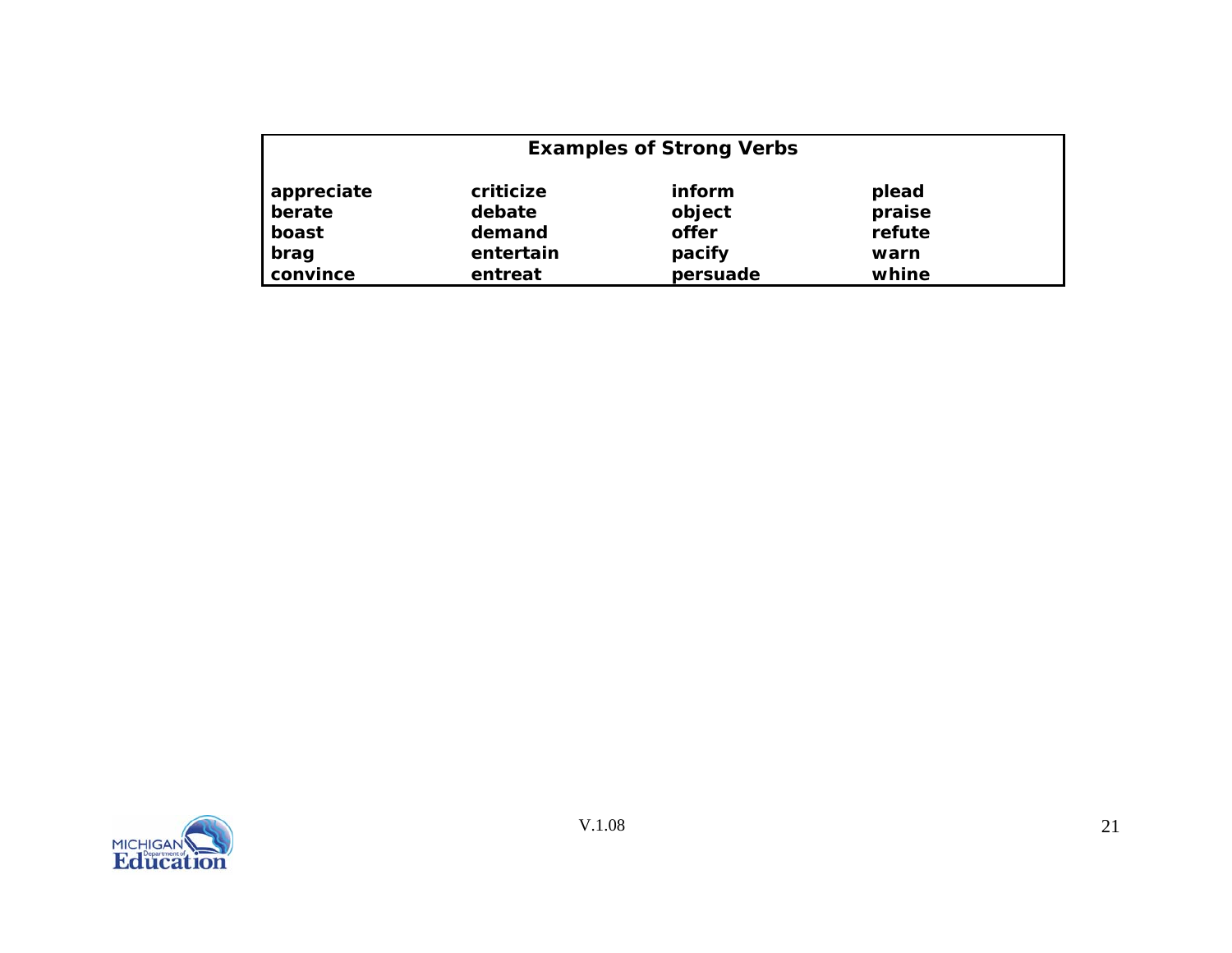#### <span id="page-21-0"></span>[What](#page-0-0) is it?A writing-to-

is one that teachers employ throughout and/or at the end of a lesson to engage students and develop big ideas and concepts.

# **Strategy: Reading Response Journal**

learn strategy Journals have successfully been used as a means for students to express their thoughts, feelings, and reactions about reading.

### **What does it do?**

Journals help students think about and reflect on what they read. They assist students in discovering what they know, in asking questions, in confidently sharing their observations and opinions, and in clarifying their understanding. Journal entries provide the teacher with an opportunity to assess students' comprehension and critical-thinking abilities.

### **How to implement?**

- Students are instructed to always write down the date, title, author, chapter, and page of the text to which they are responding.
- Students meet the expectations set for completing one or more thoughtful responses during reading or homework time.
- Responses are usually at least one page in length; however expectations may vary based upon abilities of students.
- Carefully crafted prompts must align with learning goals. Find or create prompts and activities that help students respond in ways meaningful to them. The more engaged students are in the writing, the more assessment information that can be gleaned about what students know, think, and can do.
- In the beginning, the teacher models the strategy by using his or her own response journal.
- Some options include:
	- 1. Making predictions about what will happen next,
	- 2. Explaining why the student liked or disliked the text,
	- 3. Writing a personal reaction to the text,
	- 4. Using graphic organizers,
	- 5. Taking notes,
	- 6. Recording imagery associated with the reading,
	- 7. Recording vocabulary and/or definitions.

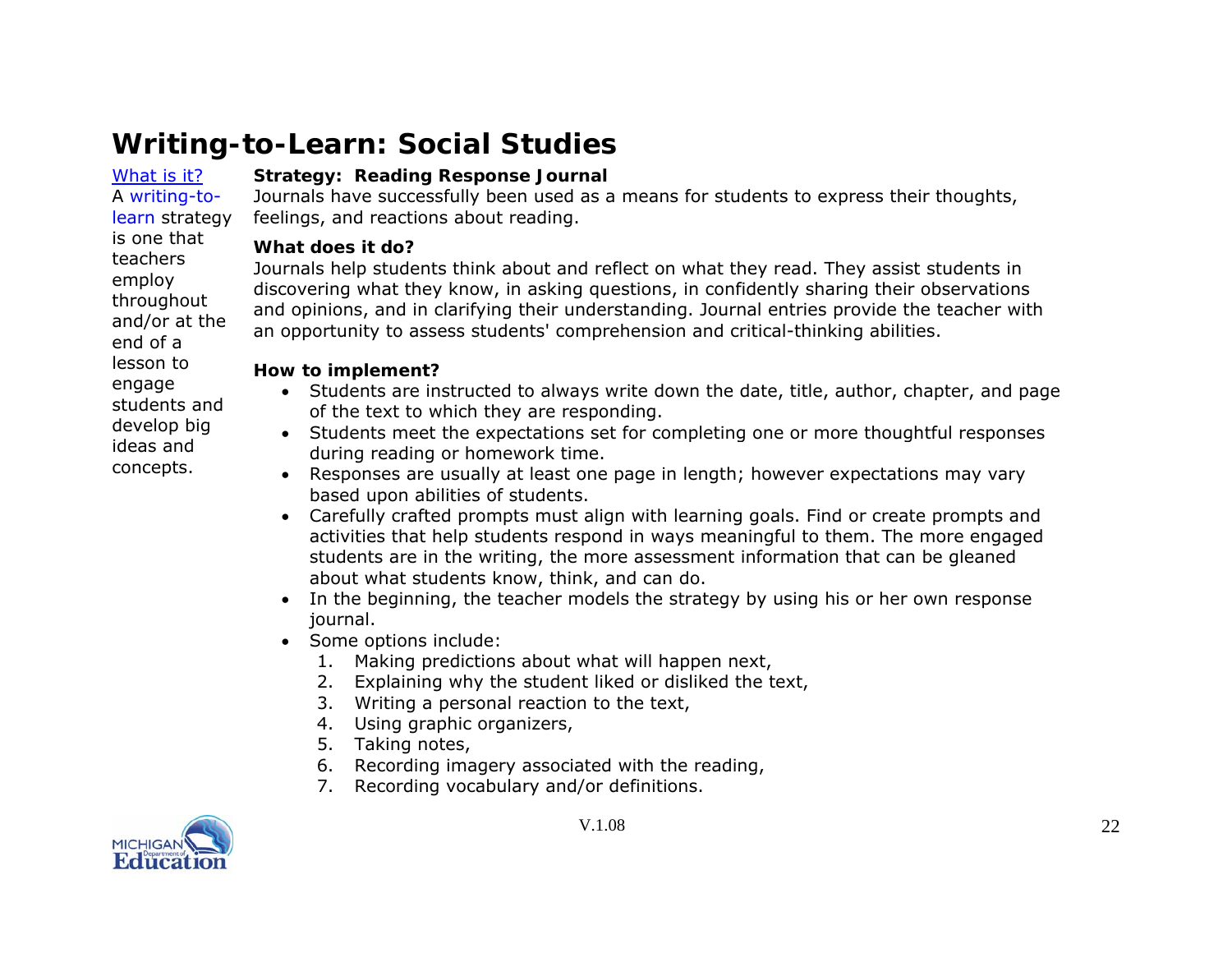#### <span id="page-22-0"></span>[What](#page-0-0) is it?Writing-to-

learn fosters

thinking and learning.

It is writing that uses impromptu, short, or informal writing tasks, designed by the teacher, which are included throughout the lesson to

critical

# **Strategy: Skimming and Scanning**

Requires the student to overview the chapter or section to be read and use the text features (titles, headings, subheadings, captions, bolded words, lists, charts, graphs, photographs, and visuals) to create two lists: *Impressions and Questions,* and *Quick Facts*. The purposes of skimming and scanning are to create a context for reading and to activate prior knowledge.

### **What does it do?**

Previewing text is critical to understanding it. Skimming and Scanning enables students to practice the skill of scanning text prior to reading, and to locate the portions of the text that fits their purpose for reading while previewing the text to organize information.

# **How to implement:**

Assign a portion of the text to Skim and Scan. Students should use a two column organizer to preview the chapter for *Impressions and Questions* and *Quick Facts.*

| included      | <b>Impressions and Questions</b> | <b>Quick Facts</b> |
|---------------|----------------------------------|--------------------|
| throughout    |                                  |                    |
| the lesson to |                                  |                    |
| help students |                                  |                    |
| think through |                                  |                    |
| key concepts  |                                  |                    |
| and ideas.    |                                  |                    |
|               |                                  |                    |
|               |                                  |                    |

Students work in pairs to skim and scan the assigned reading, ending by discussing what they believe the chapter will be about. Using their organizer, students should record quick factual information they learned by skimming and scanning, and questions and impressions about the text.

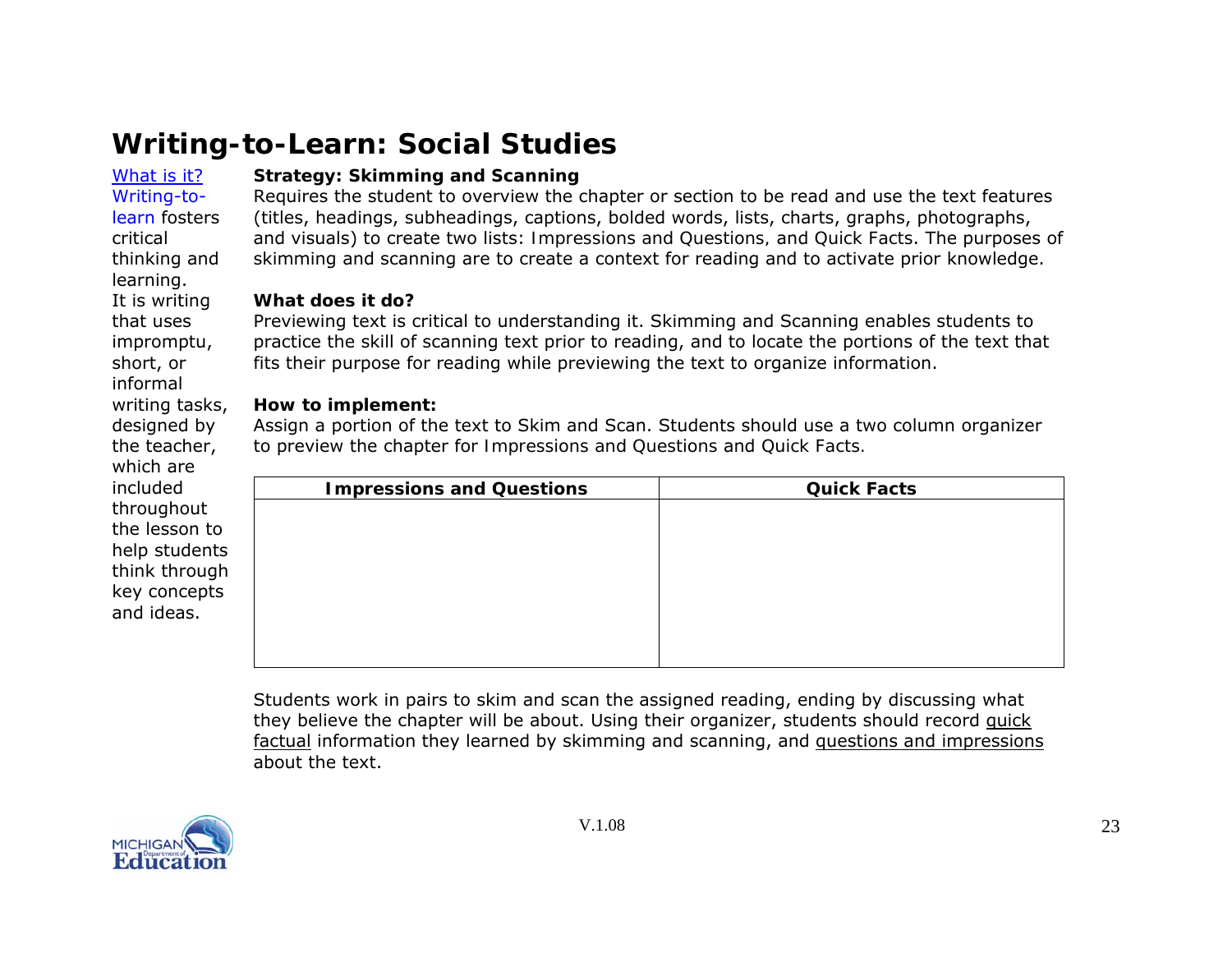<span id="page-23-0"></span>[What](#page-0-0) is it?Writing-to-learn fosters critical thinking and learning. It is writing that uses impromptu, short, or informal writing tasks, designed by the teacher, which are included throughout the lesson to help students think through key concepts and ideas.

**Strategy: Strip Stories (story board graphics)** 



After students participate in an activity (inquiry, reading one or multiple texts, research online, watching a DVD or play), they are given a finite number of boxes to sequence and retell the important elements of the activity. Each box should include a thought or speech bubble.

### **What does it do?**

Engages students in sequencing, using cause and effect reasoning, synthesizing, and identifying main or big ideas. Using a limited amount of boxes forces students to choose only the most important elements of the experience.

### **How to implement:**

The age and ability of the students will affect how the strip story is completed. One box could be completed after each segment is read or experienced, or the strip story could be constructed all at once as a way of checking for understanding at the end of the experience. After the students' strip stories are completed, they should be used as the basis for small group discussion. After the discussion is concluded, each student should write a paragraph about the main idea of the experience.

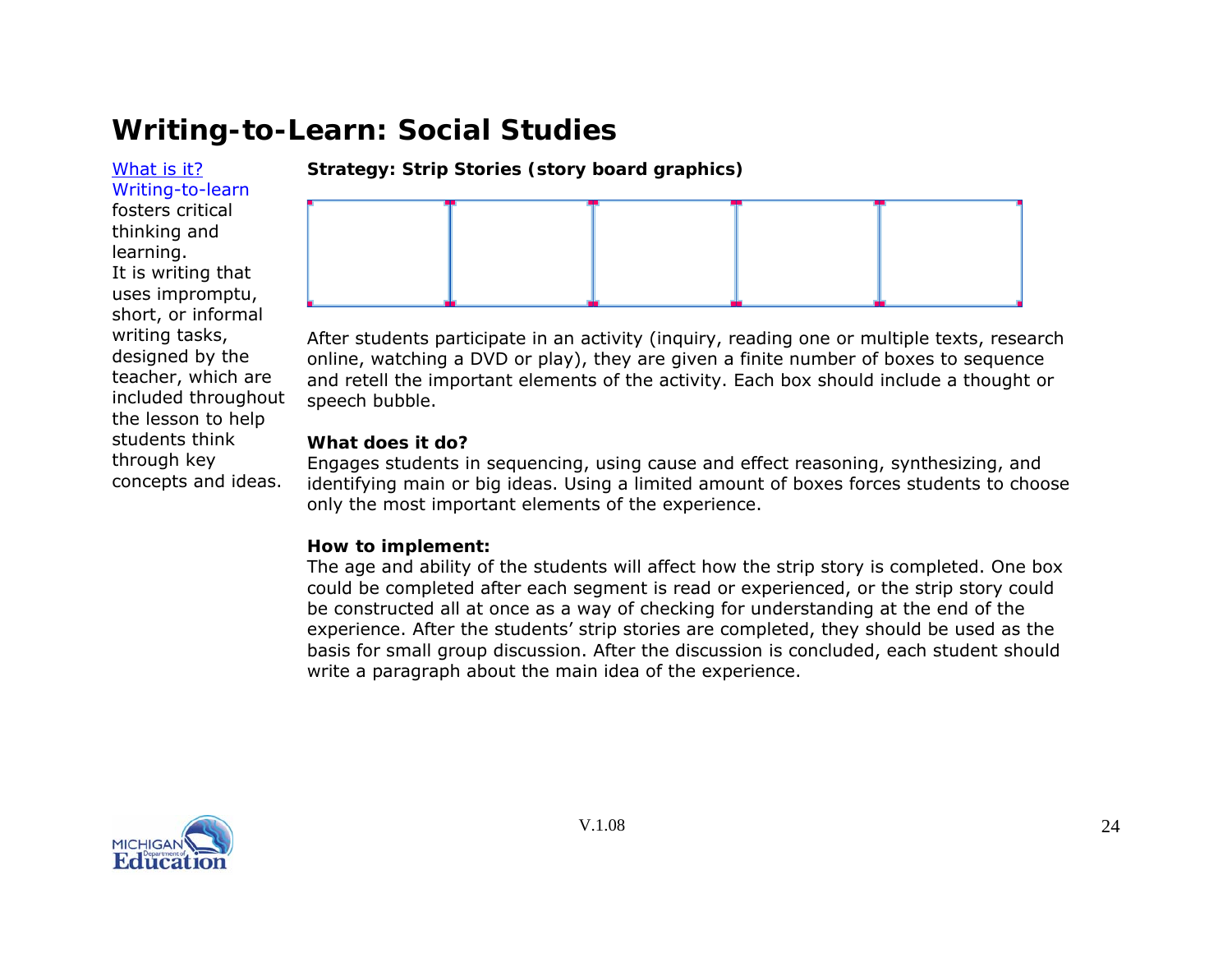### <span id="page-24-0"></span>[What](#page-0-0) is it?

and ideas.

Writing-to-learn fosters critical thinking and

learning. It is writing that uses impromptu, short, or informal writing tasks, designed by the teacher, which are included throughout the lesson to help students think

### **Strategy: Summarizing**

Requires students to use their own words to explain the concepts, ideas, or narrative around which the lesson was built. A summary provides the most important points of the text. It should be brief (short). Furthermore, the summary should be written as much as possible in one's own words. It should contain only the main ideas and does not include explanations or examples.

#### **What does it do?**

Requiring students to restate the main idea(s) in "their own language" builds understanding and surfaces misunderstandings and misconceptions. It also helps students make their own connections, and raise questions about the reading or learning experience.

#### through key concepts **How to implement:**

The teacher should model with the class the process of writing a summary on the board. Working in pairs, students should then create a summary of an assigned reading using the main points listed below:

- 1. Before beginning a summary, identify the main points of the text.
- 2. Underline/highlight and/or take notes on the text.
- 3. Write a sentence which includes the author's main idea or purpose for writing the text or creating the experience. To do this, identify the topic (subject of the reading, listening or acting [role playing or simulation] activity) and then identify what the author says about the topic. This sentence is the topic sentence (main sentence) of your summary.
- 4. Use your own words. If the author's words are used, use quotation marks and give the page number.
- 5. Give the major supporting information which the author gives to explain the main idea.

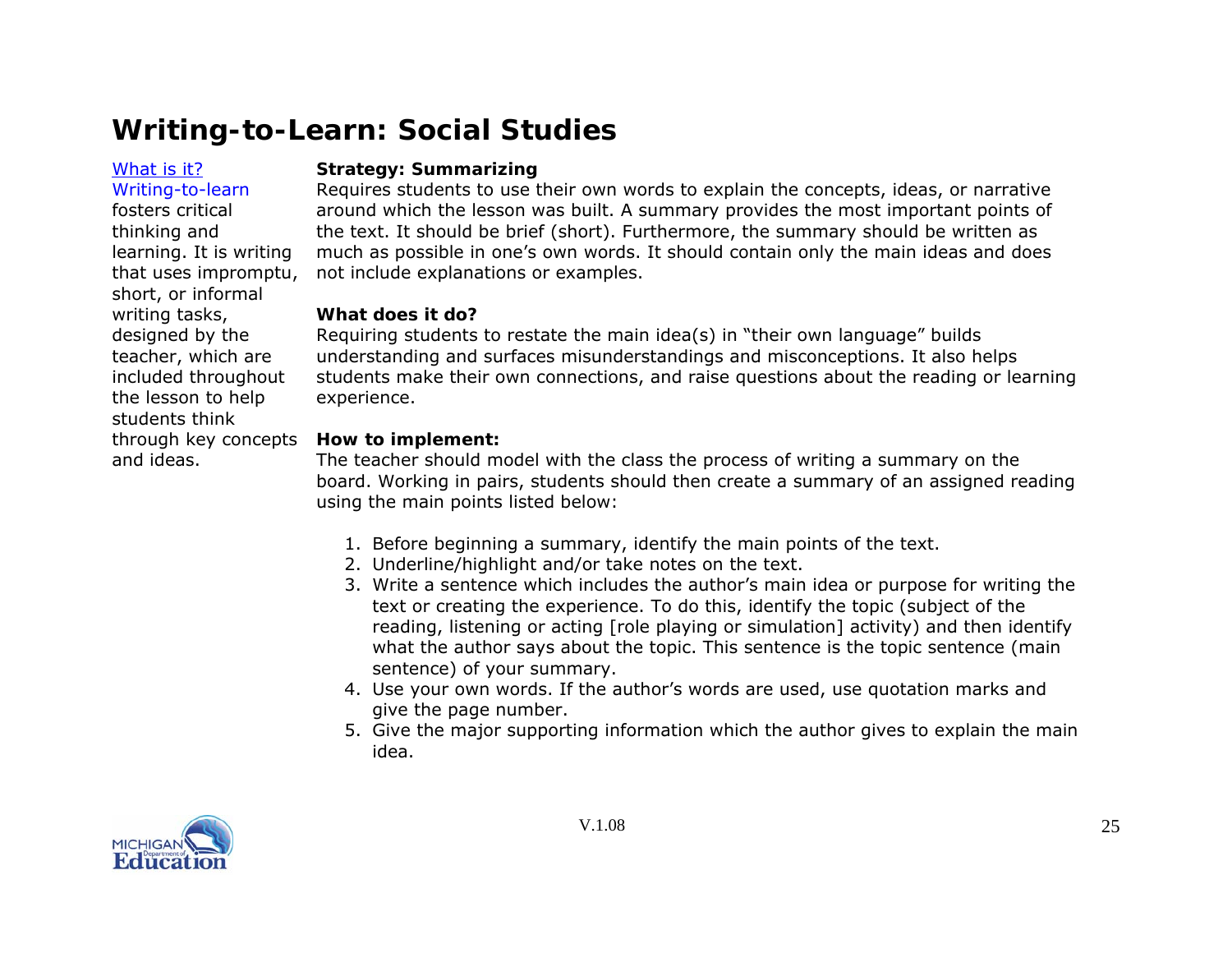#### <span id="page-25-0"></span>[What](#page-0-0) is it?Writing-to-learn

are included throughout the lesson to help students think through key

fosters critical thinking and learning. It is writing that uses impromptu, short, or informal writing tasks, designed by the teacher, which

### **Strategy: Thinking Maps to Outlines**

A structured thinking map and an outline accomplish the same goal but use two different formats - one formal and one less formal. Thinking maps, the less formal of the two, uses circles and lines to show relationships, while outlines show them through the systematic use of letters and numbers.

#### **What does it do?**

The use of structured thinking maps and outlines start with the topic and branch to main categories and subcategories. This work requires students to locate main ideas, support information, interpret, generalize, paraphrase, differentiate, and categorize.

#### **How to implement:**

Teacher instruction will be necessary for both structured thinking maps and more traditional outlines which utilize letters and numbers.



#### **Major World Religions**  I. **Christianity** A. History and beliefs B. Worship and celebrations II. **Hinduism** A. History and beliefs B. Worship and celebrations

- III. **Islam**
	- A. History and beliefs
	- B. Worship and celebrations

#### IV. **Judaism**

- A. History and beliefs
- B. Worship and celebrations, etc.

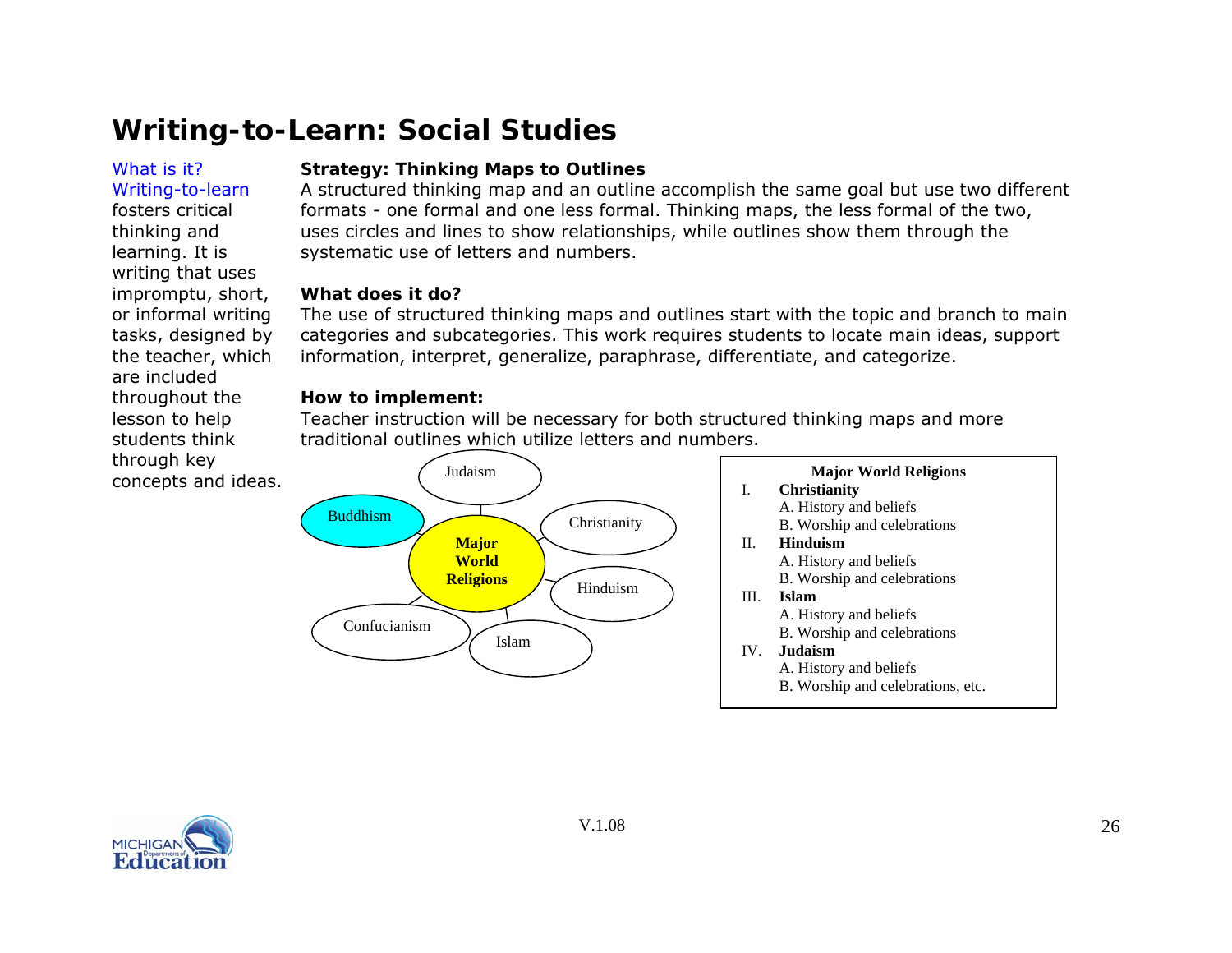Structured thinking maps begin with the traditional circle mapping procedure and continue as students determine what subtopics will be included. In the example provided the student will be creating an outline for the major religions of the world. The thinking map first identifies the major world religions they have been taught and then the subtopics. In this example, the same subtopics (this will not always be the case) will be explored for all six religions. An example of how this will look is presented here:



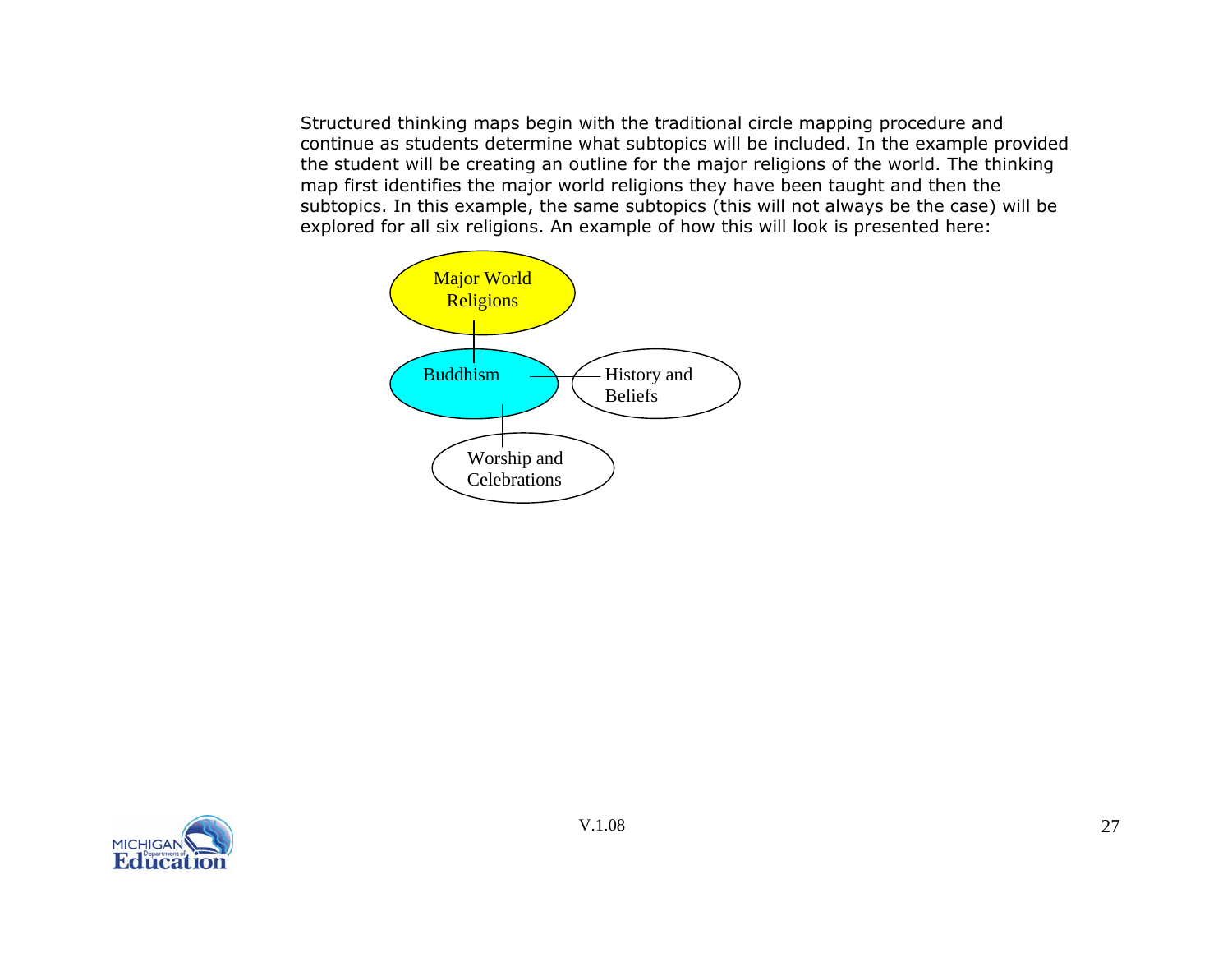#### <span id="page-27-0"></span>[What](#page-0-0) is it?Writing-to-learn

fosters critical thinking and learning. It is writing that uses impromptu, short, or informal writing tasks, designed by the teacher, which

are included throughout the lesson to help students think through key

concepts and ideas.

#### **Strategy: Word Bank**

Writing from a word bank is a strategy used from the earliest grades. Students write a paragraph utilizing words that the teacher has pre-selected.

### **What does it do?**

Requires students to use the concepts and ideas around which the lesson was built. Using a defined set of words assists students to make connections while focusing on the vocabulary of the unit of study.

### **How to implement:**

The teacher selects a set of related words. Then students use the word bank to create a paragraph which summarizes what they have learned and connects the words in a meaningful way.

| elevation | oxygen     | mountains        | altitude |
|-----------|------------|------------------|----------|
| climate   | atmosphere | <b>The Andes</b> | adapt    |

*Some people who live in the Andes Mountains must adapt their lives to living at a high altitude. The elevation of the mountains affects both the climate and the density of the oxygen.*

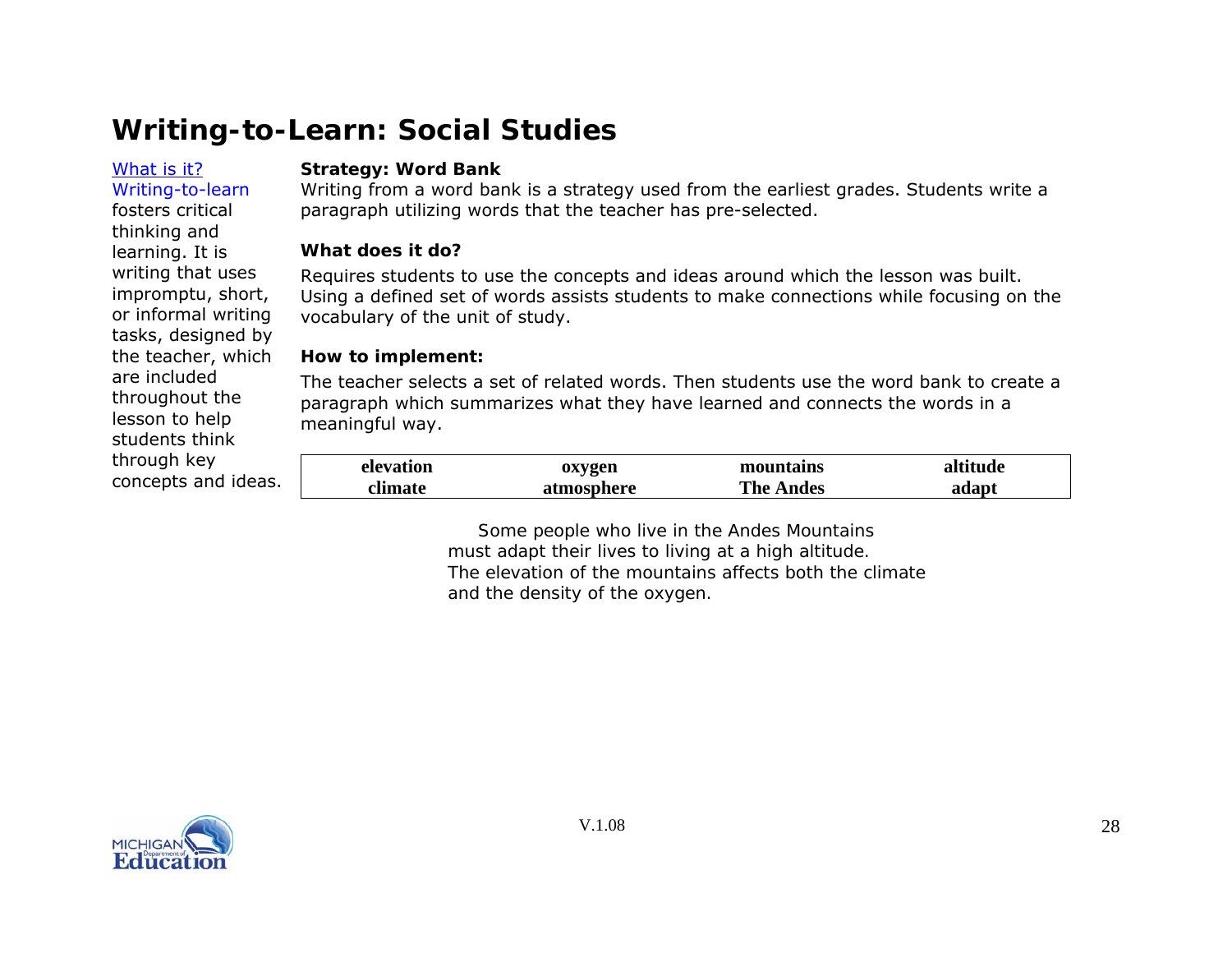### <span id="page-28-0"></span>[What](#page-0-0) is it?

**Instructional** technique that guides a learner through the selection of a topic, understanding of the purpose, drafting, editing, revising, and "publication" of a finished work.

### **Strategy: Process Writing**

Teachers guide students through the ongoing phases of planning/prewriting, drafting, revising, editing (proofreading and correcting), and publishing (sharing by some means). Stages are interactive. Students move back and forth between stages. Changes made in one area may require returning to a step already completed.

### **What does it do?**

Engages students in generating, capturing, and organizing ideas, writing a rough draft, finding ways to improve the text, attending to spelling and grammar in the draft, and publishing.

### **How to implement:**

As students engage in writing to demonstrate knowledge, we often expect the writing product or project to go through the stages provided below:

- **Prewriting** (brainstorming) is considered the most crucial of the stages. Writers get ready to write by deciding on a topic, identifying an audience and purpose, determining the appropriate form for the piece, and gathering ideas and data. Students often ask themselves: What should I write about? What do I already know? Where can I find more on the topic? Who is this being written for? What do I want my audience to know?
- **Drafting** (composing) provides an opportunity for demonstrating and applying knowledge in a final product. However, during this stage students let their creativity flow. They should write without being concerned about the mechanics of spelling, punctuation, or grammar and with an awareness that their first drafts are not finished products. Any draft can continue to be improved. Students put ideas on paper, revise as they write, and seek reactions or responses from other students. The strategy often entails producing multiple drafts.
- **Revising** helps students clarify and shape meaning as well as organize their writing. The student is encouraged to rethink, add, substitute, delete and move words and ideas around as they rework content and polish their pieces. Authors read their writing in

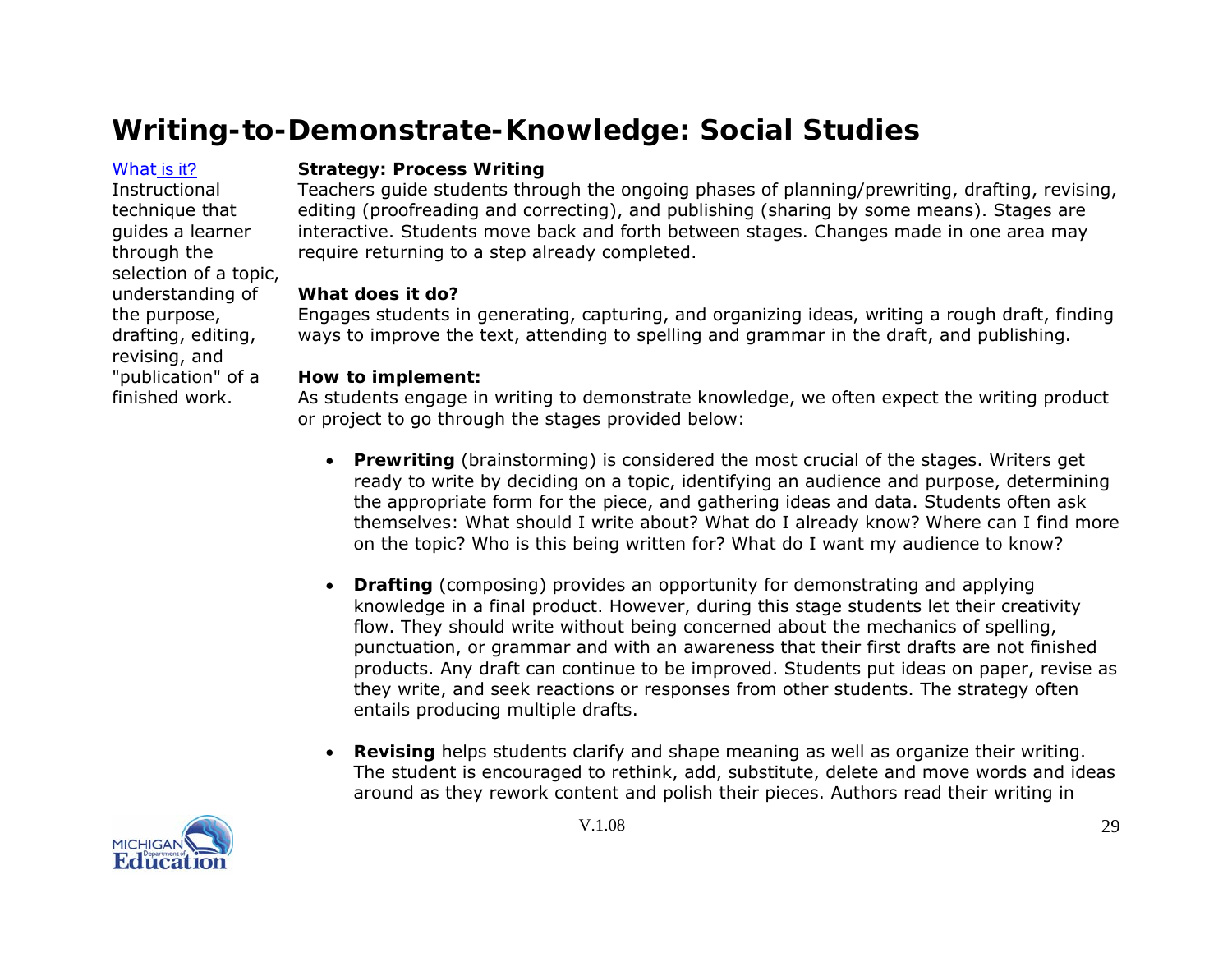pairs, writing circles, and in conferences with their teacher. Listeners respond by noting what they liked best and by making suggestions for improvement. The response is aimed at clarifying confusions about the intent of the message and text. The writer chooses whether or not to incorporate suggestions or ignore them. They ask: Does it say what I wanted it to say? How can I make it clearer? How can I convey my message more effectively? What is missing? What needs to be deleted? Does the text need to be reordered? Does the paper make sense?

- **Editing** is the stage in which the student takes another look, polishing the piece by attending to surface errors. Students are guided to understand that errors can interfere with meaning and distract readers from understanding the message. Students proof their work using checklists and rubrics. They check for capitalization, complete sentences, grammar, paragraph structure, punctuation, spelling, and vocabulary.
- **Publishing** is complete when the text satisfactorily meets reorganization and editing requirements. A high standard should be set for content and mechanics.

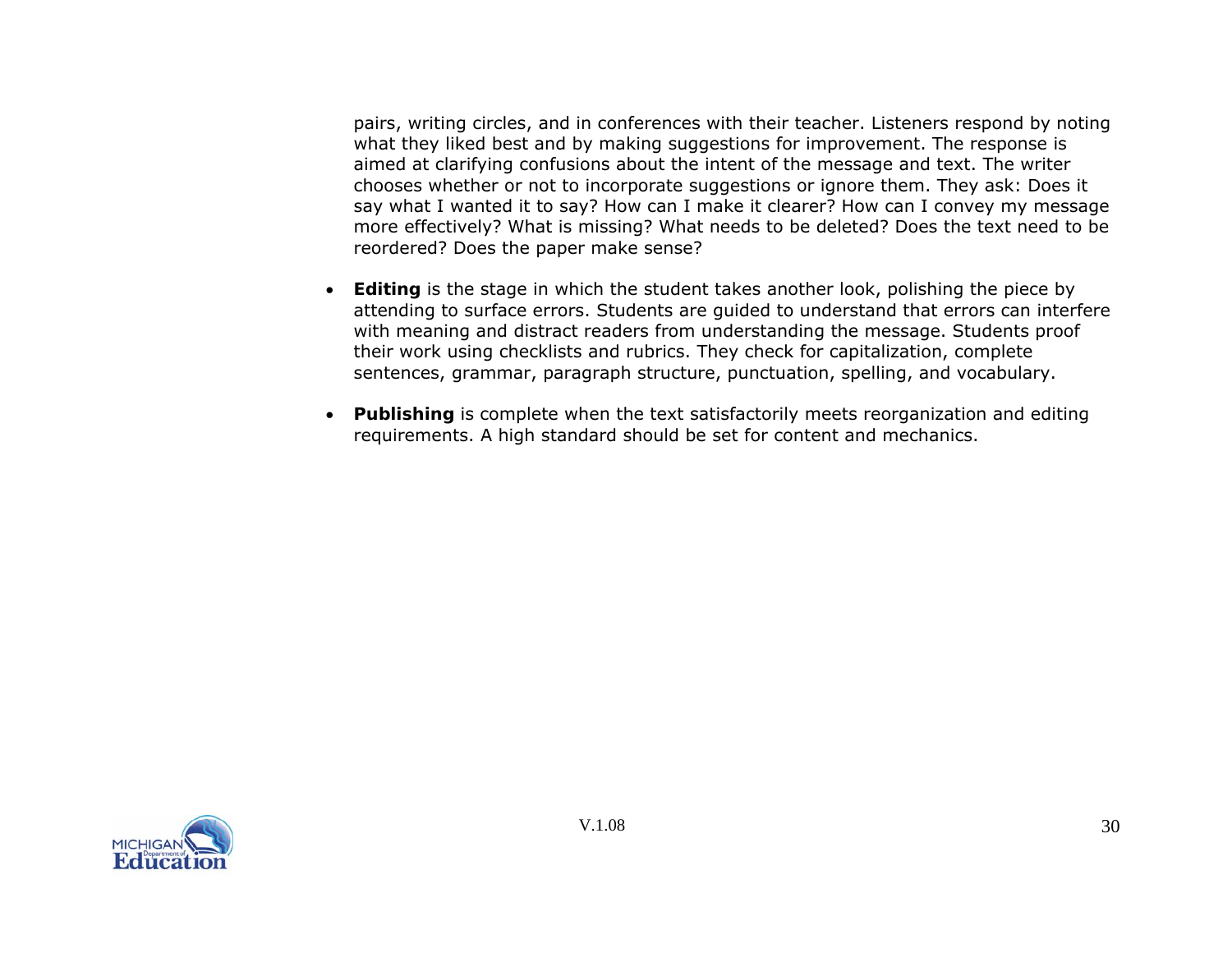<span id="page-30-0"></span>[What](#page-0-0) is it?

When writing-to– demonstrateknowledge, students show what they have learned by synthesizing information and explaining or applying their understanding of concepts and ideas. Students write for an audience with a specific purpose. Products may apply knowledge in new ways or use academic structures for research and/or formal writing.

### **Form/Format: Essay Writing**

An essay is a piece of [writing](http://en.wikipedia.org/wiki/Writing), usually from an author's personal [point of view](http://en.wikipedia.org/wiki/Point_of_view). Essays are non-fiction writing that support thesis statements. They conform to all rules of grammar and punctuation.

# **What does it do?**

Essay writing provides opportunities for students to develop their ideas about a topic, express a point of view, or persuade the reader to accept their thesis. To write an essay, a student must use skills of analysis, synthesis, summary, and evaluation.

# **How to implement:**

Students should know where on the continuum of writing formality their teacher's expectations are for the essay they are assigned to write. Some common differences are:

| Formal                       | <b>Informal</b>             |
|------------------------------|-----------------------------|
| Third person point of view   | May use first person        |
| Never uses contractions      | Contractions are acceptable |
| Has a serious official sound | More like a conversation    |
| Factual                      | More emotional              |

 Teachers should provide students with guidelines for essay writing. A sample of guidelines commonly used are:

- 1. Develop a limited topic which is well defined and debatable and that has more than one side.
- 2. The writer must understand other sides of the position so that the strongest information to counter the other side can be presented.
- 3. Develop the statement of position. The topic sentence cannot be a fact as facts cannot be debated. The statement should direct readers to follow the writer's logic towards a specifically stated conclusion.

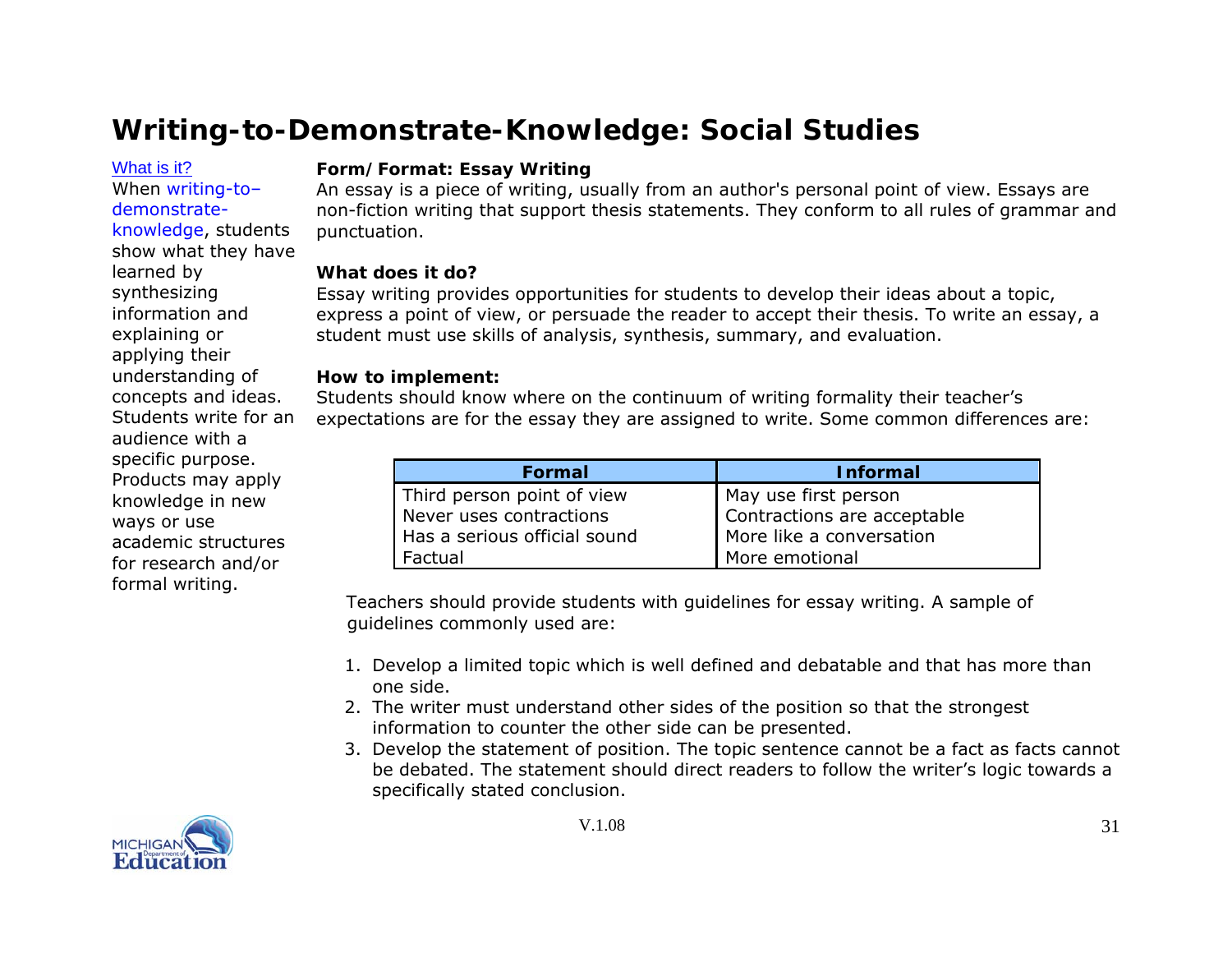- 4. In preplanning the essay, generate and then use at least three reasons that support the position. Introduce these in the same introductory paragraph.
- 5. Reasons introduced in the opening introductory paragraph should be the topics of paragraphs in the body of the paper. They should be supported with additional separate facts.
- 6. The body of the essay uses specific evidence, examples and statistics rather than generalizations or personal opinions. Each topic sentence has been introduced in the introduction. Additional sentences closely relate to the topic and the sentence before it.
- 7. Use adequate transitions between paragraphs so that the reader follows the writer's logic.
- 8. Clearly redefine the topic and restate the most compelling evidence, remembering that this is the last chance to be convincing. Do not introduce new material in the conclusion.

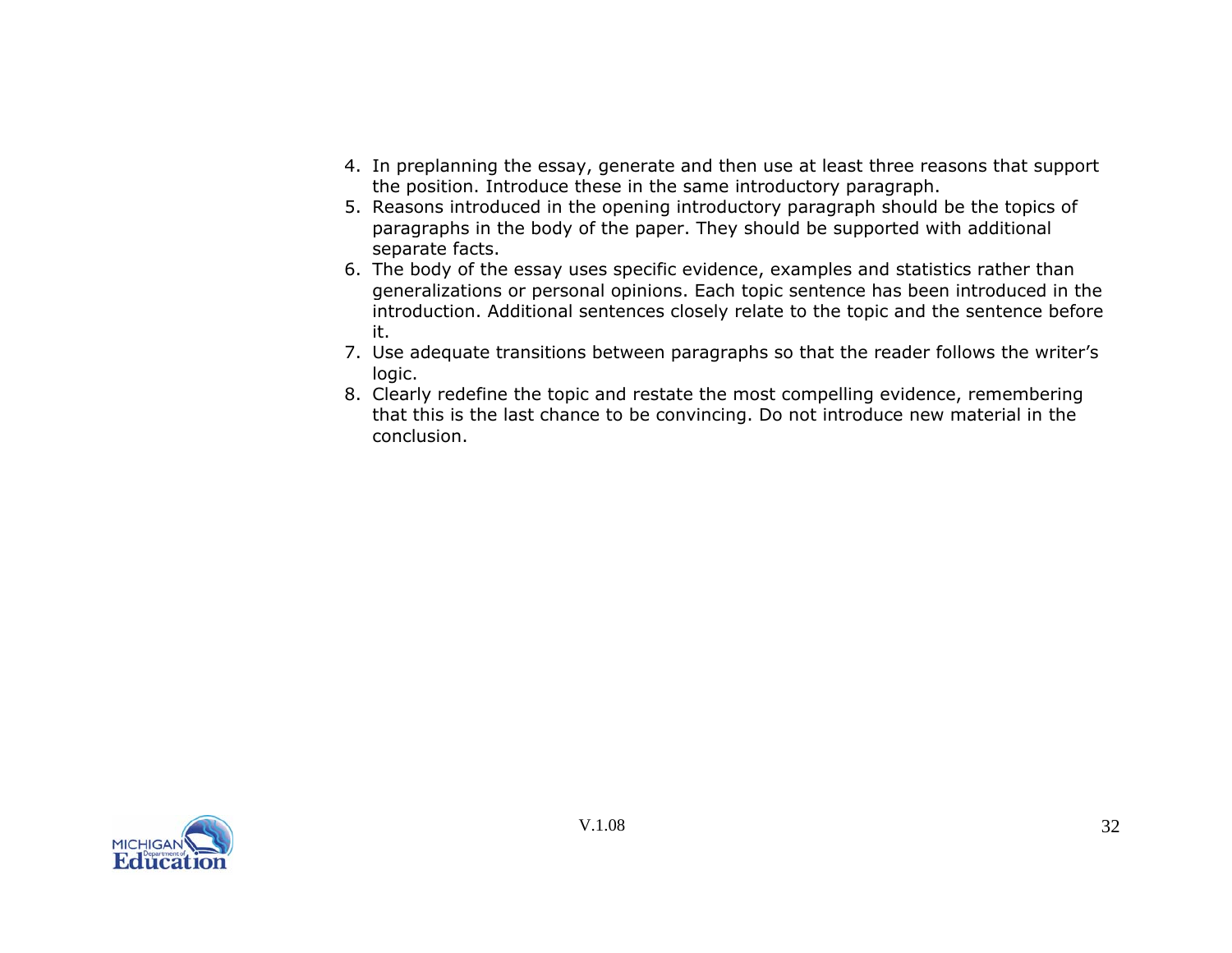<span id="page-32-0"></span>[What](#page-0-0) is it?When writing-todemonstrateknowledge, students show what they have learned by synthesizing information and explaining or applying their understanding of concepts and ideas. Students write for an audience with a specific purpose. Products may apply knowledge in new ways or use academic structures for research and/or formal writing.

# **Form/Format: Persuasive Civic Writing**

This type of persuasive writing is very specific. It is writing focused on an issue of public policy and is intended to persuade public policy makers and other citizens to adopt a particular position. Persuasive civic writing is modeled in the editorial sections of newspapers and magazines across the United States. It is considered to be an important skill for all citizens.

# **What does it do?**

Persuasive civic writing requires that students study the facts and then use their knowledge and values to formulate a position. Reasonable people with access to the same knowledge will often disagree on the correct course of action based on their own personal and political values. Persuasive civic writing requires students to use their ability to interpret and synthesize information, analyze and evaluate credible arguments, and develop a position.

# **How to implement:**

Review with students the framework used by many editorial writers.

- 1. Clearly state and support your position.
- 2. Use factual information to support your position.
- 3. Support your position with data.
- 4. Use a core democratic value to support your position.
- 5. Acknowledge a reasonable argument someone with an opposing viewpoint might make and refute it.

Practice persuasive civic writing with questions of public policy on issues that reasonable people would hold opposing views.

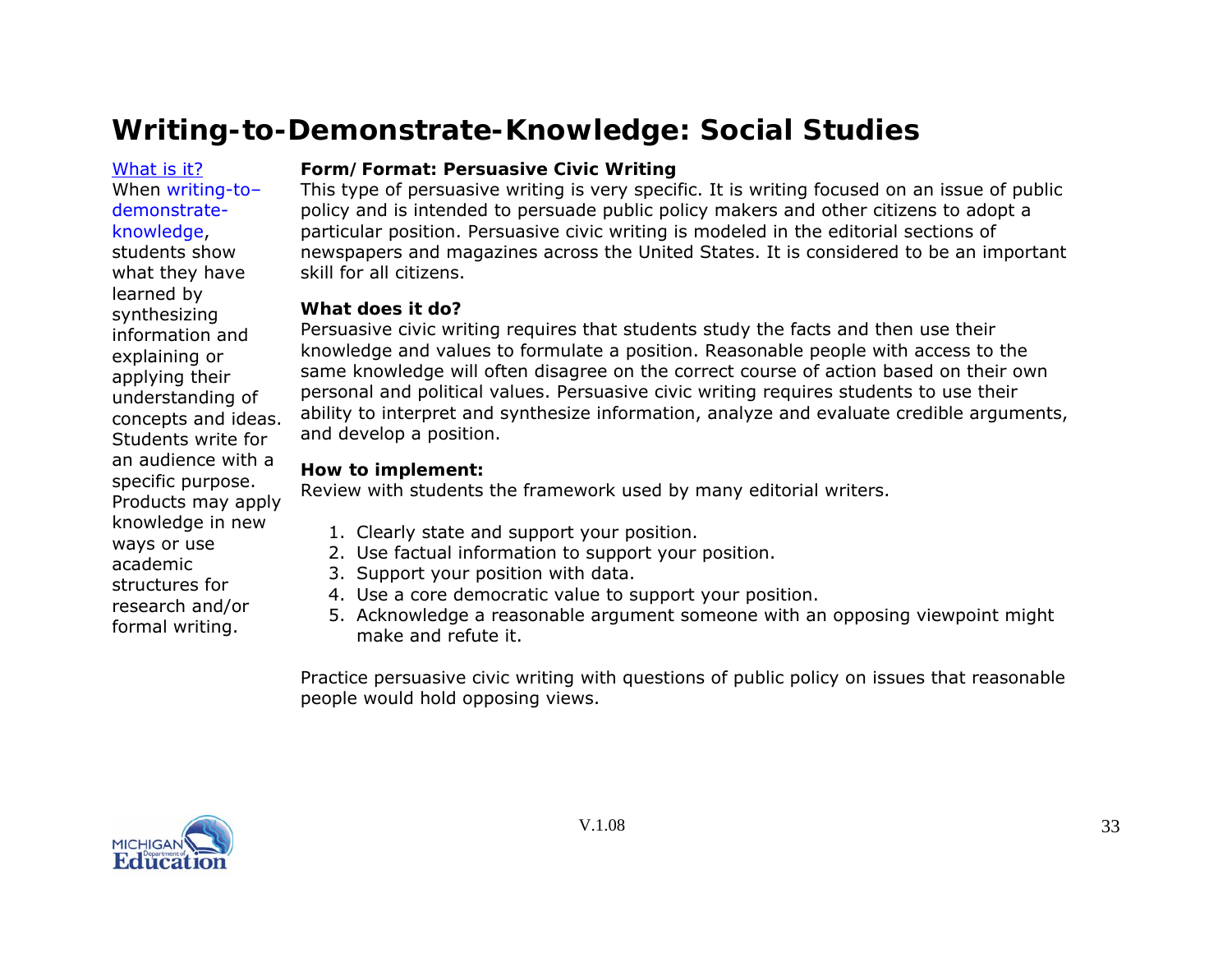<span id="page-33-0"></span>[What](#page-0-0) is it?When writing-todemonstrateknowledge students show what they have learned by synthesizing information and explaining their understanding of concepts and ideas. Students write for an audience with a specific purpose. Products may apply knowledge in new ways or use academic structures for research and/or formal writing.

### **Form/Format: Report Writing**

Usually shorter in length and scope than a research paper, a report describes and summarizes the findings of an individual or group following a systematic inquiry or an examination of a series of incidents, conversations, studies, interpretation or observations. The purpose of the work is to persuade or inform an audience using factual material.

# **What does it do?**

To record research, decisions and/or events, to record progress on a task, to inform or persuade an audience with factual material. Using a predetermined format, the report requires students to define, apply and analyze information. Synthesizing, summarizing, and evaluating information are skills needed in report writing.

# Characteristics:

Teachers recognize the following common elements:

- Teacher-selected topic,
- Writing which requires: prioritizing, summarizing, generalizing, paraphrasing, or sequencing,
- Writing which uses the expository structure.

| <b>Expository Writing</b> |
|---------------------------|
| Introduction              |
| -Topic Sentence           |
| Body                      |
| -Reasons/facts/details    |
| -Elaborations             |
| Conclusion                |
| -Summary/Call to action   |
|                           |

• Statement(s) or bibliography on how, and from where, the information was gathered using accurate citations and references, including footnotes and endnotes

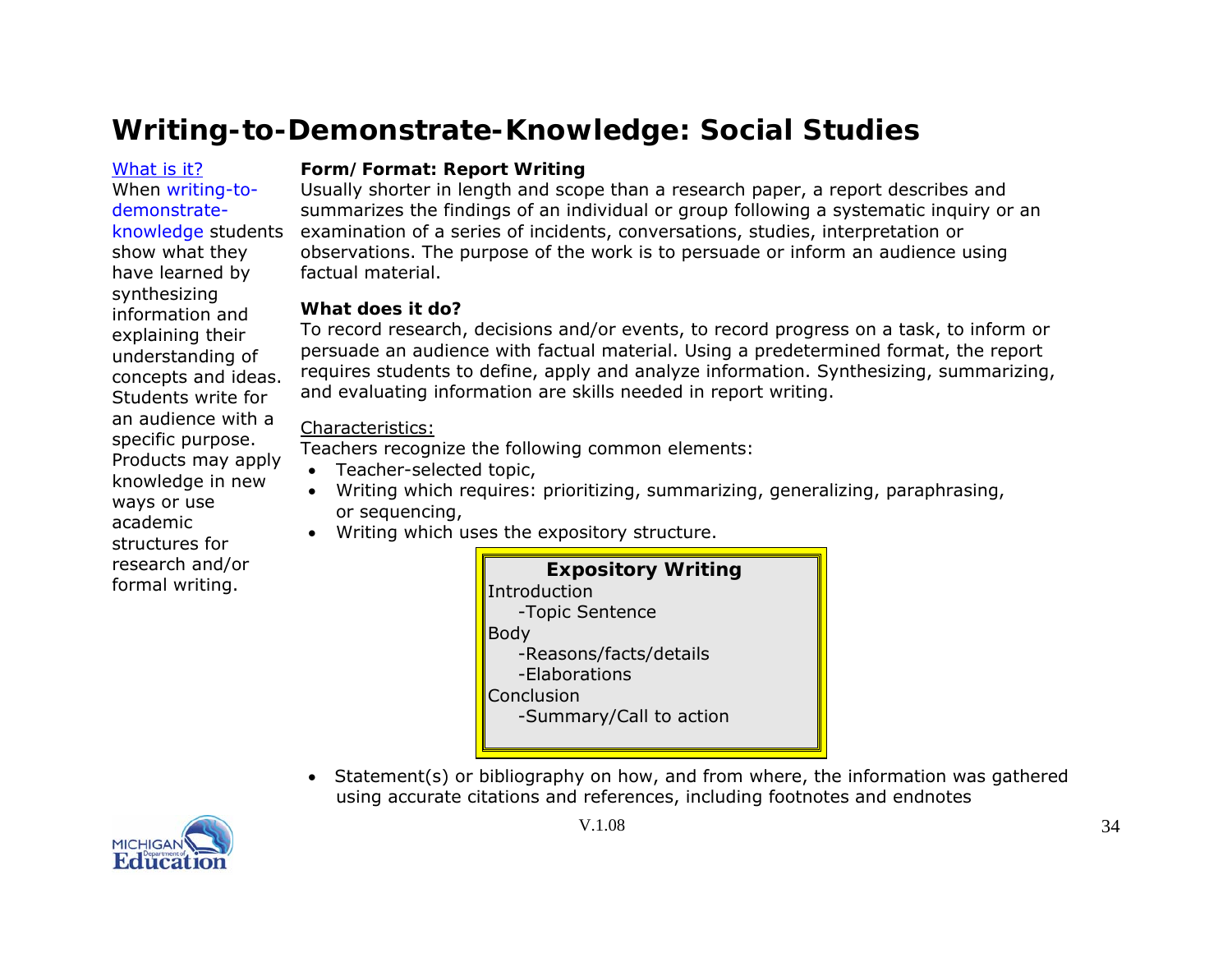- Topical or chronological development
- Inclusion of paraphrasing/indirect speech and quotes
- A summary which can be provided at the beginning (an abstract) or at the end (conclusion)
- For longer written reports, an organization that includes a title, headings, subheadings, and table of contents

### **How to implement:**

Instruction in report writing is necessary to prevent rambling or plagiarized assignments. It should include:

- Gathering information and taking notes,
- Creating the introduction,
- Supporting the body with evidence and examples,
- Summarizing the main points in a conclusion,
- Citing resources and web sites.

The student or teacher identifies a topic to be explored and reported on. An organized search is planned and conducted by a student or a group of students. The group summarizes their findings and takes the writing through the writing process using a rubric or checklist to define quality. Students must pay attention to both the accuracy of their content and the mechanics of good writing. The traditional framework for expository writing includes an introduction, body, and conclusion. Students should include a bibliography of books, web sites, and other resources.

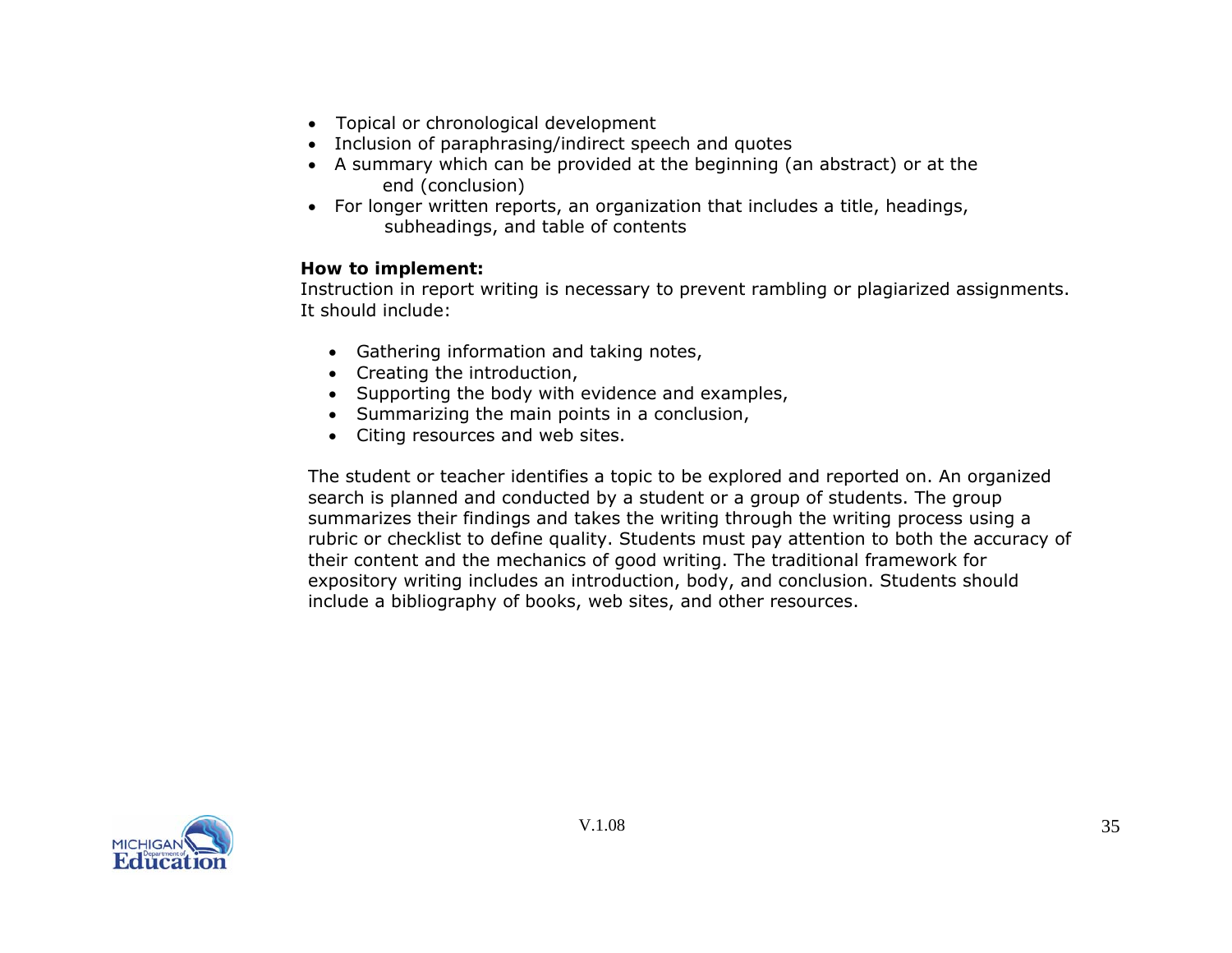<span id="page-35-0"></span>[What](#page-0-0) is it?When writing-todemonstrateknowledge students show what they have learned by synthesizing information and explaining or applying their understanding of concepts and ideas.

#### **Form/Format: Research Report**

The research report is an informational text produced as part of a research project. It summarizes the intent, process, sequence, and content of research, provable findings, and conclusions. Research preceding the report is completed through a systematic inquiry into a subject or problem in order to discover, verify, or revise relevant facts or principles relating to that subject or problem. Credible reporting requires credible research questions and procedures.

#### **What does it do?**

Provides an opportunity for students to demonstrate their comprehensive knowledge of a topic in a structured format.

### **How to implement:**

It is necessary for students to receive instruction on the following topics prior to writing a research report.